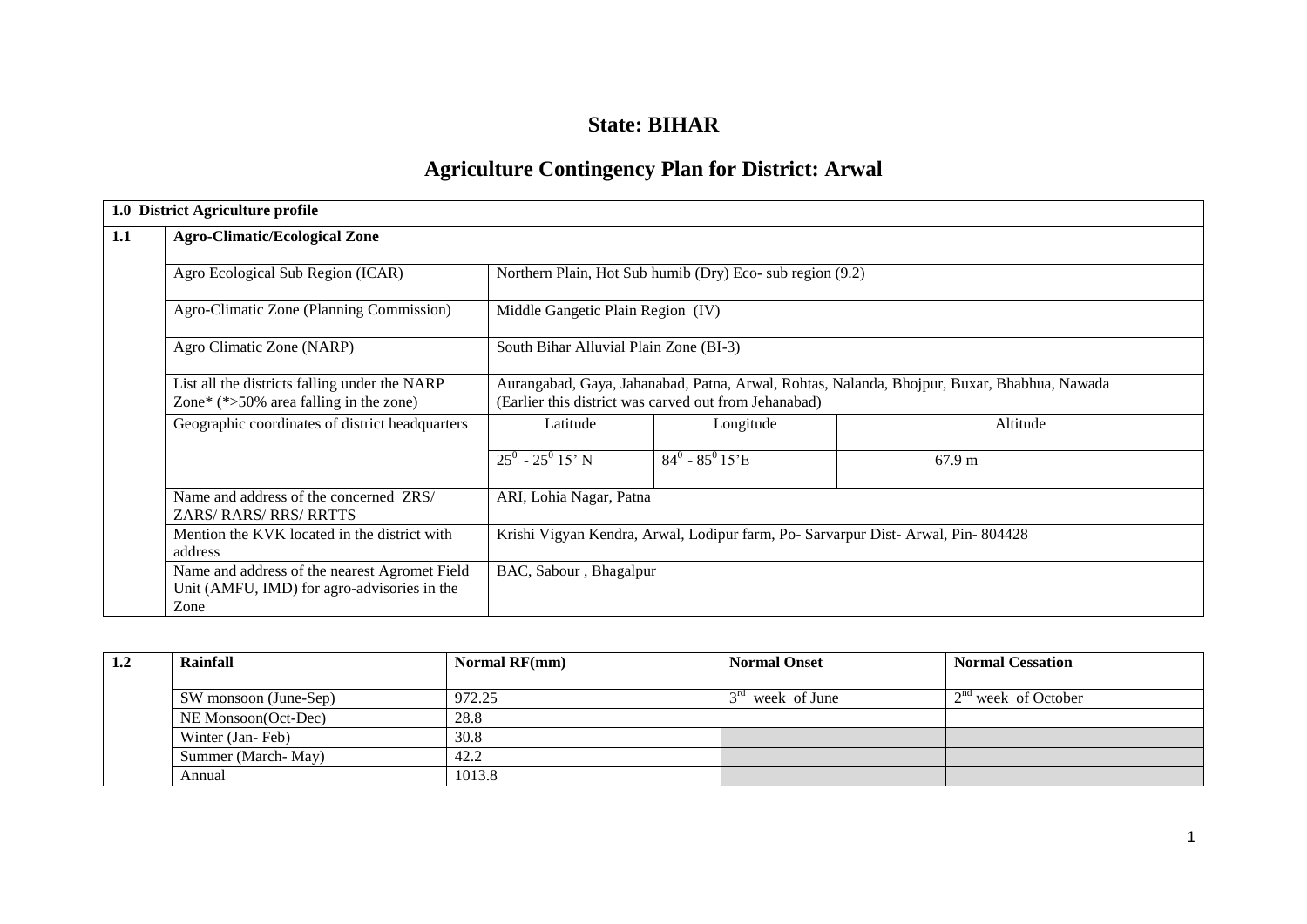| 1.3 | <b>Land use</b>  | Geographical | Cultivable | Forest | Land under   | Permanent | Cultivable | Land under | Barren and   | ∠urrent | Other   |
|-----|------------------|--------------|------------|--------|--------------|-----------|------------|------------|--------------|---------|---------|
|     | pattern of the   | area         | area       | area   | non-         | pastures  | wasteland  | Misc. tree | uncultivable | fallows | fallows |
|     | district (latest |              |            |        | agricultural |           |            | crops and  | land         |         |         |
|     | statistics)      |              |            |        | use          |           |            | groves     |              |         |         |
|     | Area ('000, ha)  | 63.4         | 43.1       |        | 8.5          | 0.5       | 1.V        | 0.017      | 0.08         | 0.5     | 1.3     |
|     |                  |              |            |        |              |           |            |            |              |         |         |

| 1.4 | <b>Major Soils</b>             | Area ('000 ha) | Percent (%) of total |
|-----|--------------------------------|----------------|----------------------|
|     |                                |                |                      |
|     | <b>Sandy Soils</b>             | 2.00           | 3.14                 |
|     | <b>Coarse Sandy Loam Soils</b> | 9.50           | 14.91                |
|     | Fine Sandy Loam Soils          | 12.60          | 19.78                |
|     | <b>Clayey Soils</b>            | 35.364         | 55.52                |
|     | Saline/ Calcareous Soils       | 4.236          | 6.65                 |

\*Arwal was carved out from Jehnabad district

| -1.5 | <b>Agricultural land use</b> | Area $('000 ha)$ | Cropping intensity % |
|------|------------------------------|------------------|----------------------|
|      | Net sown area                | 43.1             | 197%                 |
|      | Area sown more than once     | 15.5             |                      |
|      | Gross cropped area           | 85.0             |                      |

| 1.6 | <b>Irrigation</b>            | Area $('000 ha)$ |                                                        |  |  |  |  |  |  |
|-----|------------------------------|------------------|--------------------------------------------------------|--|--|--|--|--|--|
|     | Net irrigated area           | 26.5             |                                                        |  |  |  |  |  |  |
|     | Gross irrigated area         | 45.1             |                                                        |  |  |  |  |  |  |
|     | Rainfed area                 | 17.1             |                                                        |  |  |  |  |  |  |
|     | <b>Sources of Irrigation</b> | Number           | Area $('000 ha)$<br>Percentage of total irrigated area |  |  |  |  |  |  |
|     | Canals                       |                  | $\sqrt{2}$<br>16%<br>$\overline{\phantom{a}}$          |  |  |  |  |  |  |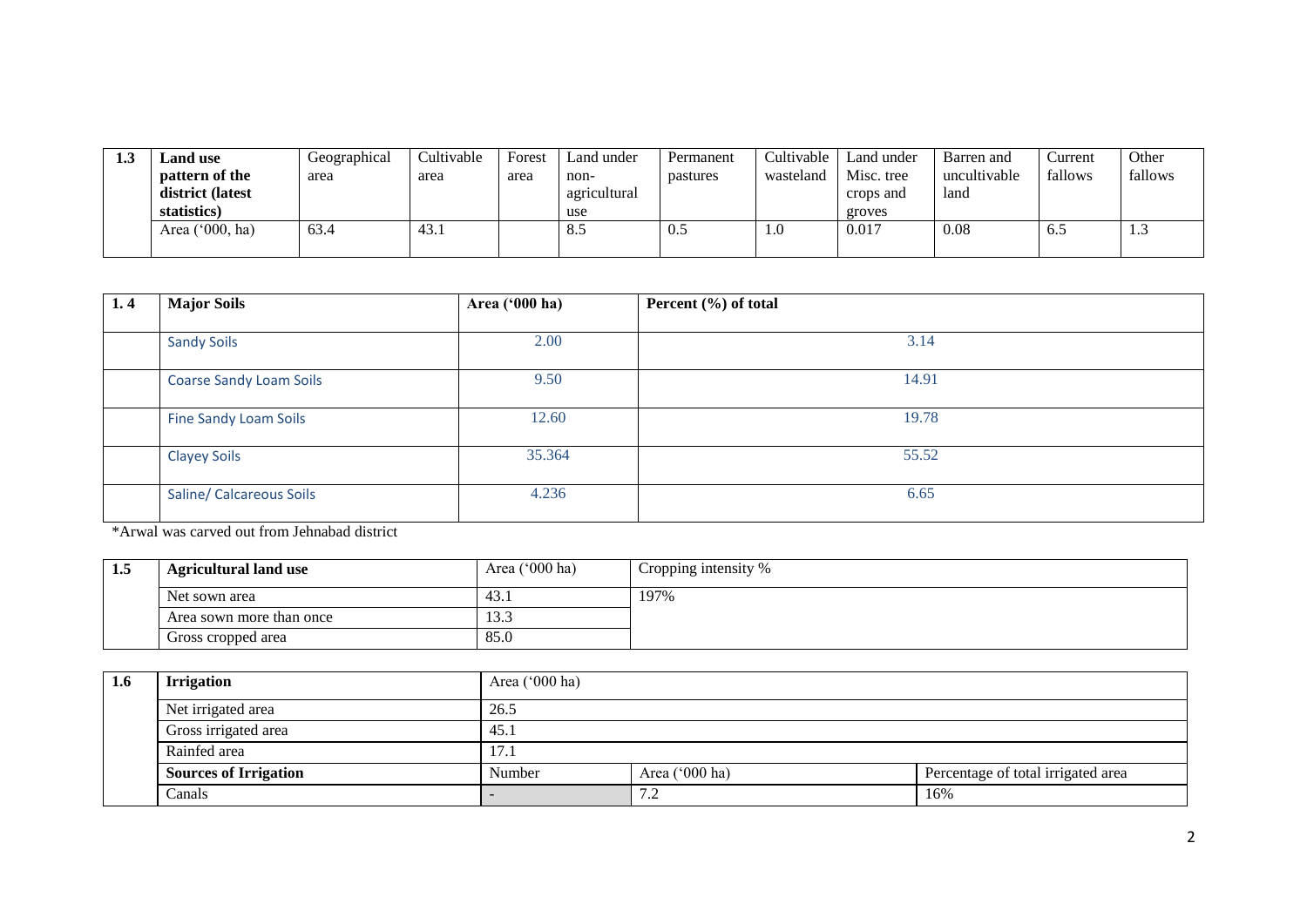|  | <b>Tanks</b>                                                                                               |                           | $\overline{\phantom{0}}$ |                                                                                                   |
|--|------------------------------------------------------------------------------------------------------------|---------------------------|--------------------------|---------------------------------------------------------------------------------------------------|
|  | Open wells                                                                                                 |                           | $\blacksquare$           |                                                                                                   |
|  | Bore wells-Deep TW                                                                                         |                           | 17.1                     | 38%                                                                                               |
|  | Lift irrigation schemes (Surface lift)                                                                     |                           |                          |                                                                                                   |
|  | Micro-irrigation                                                                                           |                           | $\overline{\phantom{a}}$ |                                                                                                   |
|  | Other sources (please specify) Dug well &<br>shallow well                                                  |                           | 20.7                     | 46%                                                                                               |
|  | <b>Total Irrigated Area</b>                                                                                |                           | 45.137                   |                                                                                                   |
|  | Pump sets                                                                                                  |                           |                          |                                                                                                   |
|  | No. of Tractors                                                                                            |                           |                          |                                                                                                   |
|  | Groundwater availability and use* (Data<br>source: State/Central Ground water<br><b>Department /Board)</b> | No. of blocks/<br>Tehsils | $(\%)$ area              | Quality of water (specify the problem<br>such as high levels of arsenic, fluoride,<br>saline etc) |
|  | Over exploited                                                                                             |                           |                          |                                                                                                   |
|  | Critical                                                                                                   |                           |                          |                                                                                                   |
|  | Semi-critical                                                                                              |                           |                          |                                                                                                   |
|  | Safe                                                                                                       |                           |                          |                                                                                                   |
|  | Wastewater availability and use                                                                            |                           |                          |                                                                                                   |
|  | Ground water quality                                                                                       |                           |                          |                                                                                                   |
|  | *over-exploited: groundwater utilization > 100%; critical: 90-100%; semi-critical: 70-90%; safe: <70%      |                           |                          |                                                                                                   |

## **1.7 Area under major field crops & horticulture (as per latest figures of 2008-09)**

| 1.7 | Major field crops cultivated |                  | Area ('000 ha) |              |                  |                |              |               |                    |  |
|-----|------------------------------|------------------|----------------|--------------|------------------|----------------|--------------|---------------|--------------------|--|
|     |                              |                  | <b>Kharif</b>  |              |                  | Rabi           |              |               |                    |  |
|     |                              | <b>Irrigated</b> | <b>Rainfed</b> | <b>Total</b> | <b>Irrigated</b> | <b>Rainfed</b> | <b>Total</b> | <b>Summer</b> | <b>Grand</b> total |  |
|     | Rice                         |                  |                | 44.1         |                  |                |              |               | 44.1               |  |
|     | Wheat                        |                  |                |              |                  |                | 15.0         |               | 15.0               |  |
|     | Maize                        |                  |                | 0.4          |                  |                |              |               | -0.4               |  |
|     | Chickpea                     |                  |                |              |                  |                | 4.9          |               | 4.9                |  |
|     | Lentil                       |                  |                |              |                  |                | 6.2          |               | 6.2                |  |
|     | Pigeonpea                    |                  |                | 1.0          |                  |                |              |               | 1.0                |  |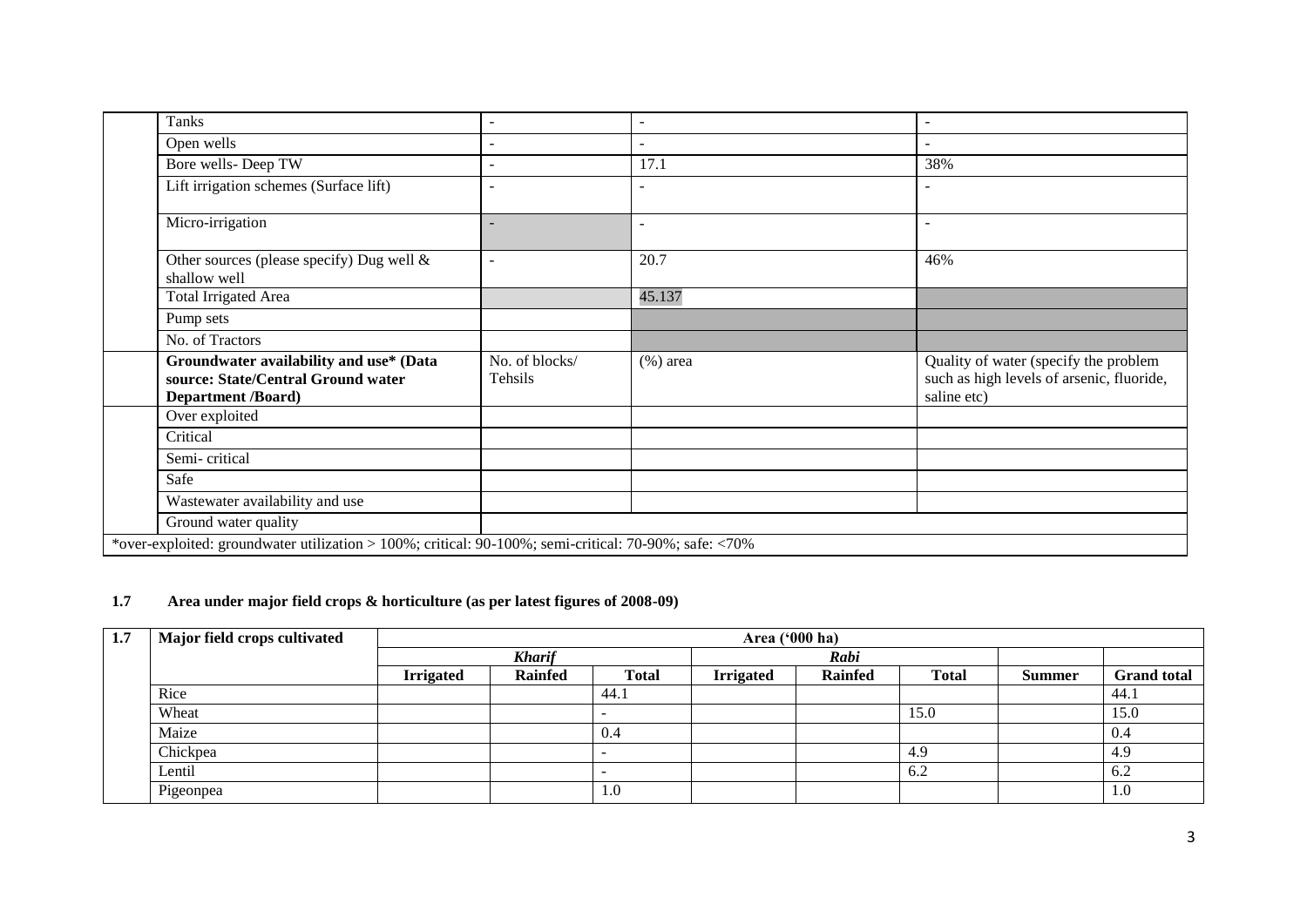| Blackgram                                | 0.6               |                  | 0.6              |  |
|------------------------------------------|-------------------|------------------|------------------|--|
| Pea                                      | $\blacksquare$    | 1.1              | 1.1              |  |
| Rapeseed and Mustard                     | $\equiv$          | 2.3              | 2.3              |  |
| Linseed                                  | $\blacksquare$    | $\overline{2.0}$ | $\overline{2.0}$ |  |
| Horticulture crops - Fruits              |                   | Area ('000 ha)   |                  |  |
|                                          | <b>Total</b>      | <b>Irrigated</b> | Rainfed          |  |
| Mango                                    | 0.226             |                  |                  |  |
| Guava                                    | 0.206             |                  |                  |  |
| Banana                                   | 0.009             |                  |                  |  |
| Citrus                                   | 0.105             |                  |                  |  |
| Aonla                                    | 0.002             |                  |                  |  |
| Papaya                                   | 0.035             |                  |                  |  |
| Ber                                      | 0.002             |                  |                  |  |
| Horticulture crops-<br><b>Vegetables</b> | <b>Total</b>      | <b>Irrigated</b> | Rainfed          |  |
| Potato                                   | $\overline{3.5}$  |                  |                  |  |
| Cauliflower                              | 0.3               |                  |                  |  |
| Tomato                                   | 0.4               |                  |                  |  |
| <b>Brinjal</b>                           | 0.3               |                  |                  |  |
| Onion                                    | $\overline{0.3}$  |                  |                  |  |
| Cabbage                                  | $\overline{0.3}$  |                  |                  |  |
| Okra                                     | $\overline{0.4}$  |                  |                  |  |
| Pea                                      | $\overline{0.04}$ |                  |                  |  |
| Radish                                   | 0.07              |                  |                  |  |
| Carrot                                   | 0.03              |                  |                  |  |
| Parwal                                   | 0.078             |                  |                  |  |
| <b>Medicinal and Aromatic</b><br>crops   | <b>Total</b>      | <b>Irrigated</b> | Rainfed          |  |
| Lemon grass, Tulsi, Mentha<br>and other  | 0.034             |                  |                  |  |
| <b>Plantation crops</b>                  |                   |                  |                  |  |
| <b>Fodder crops</b>                      |                   |                  |                  |  |
| Total fodder crop area                   |                   |                  |                  |  |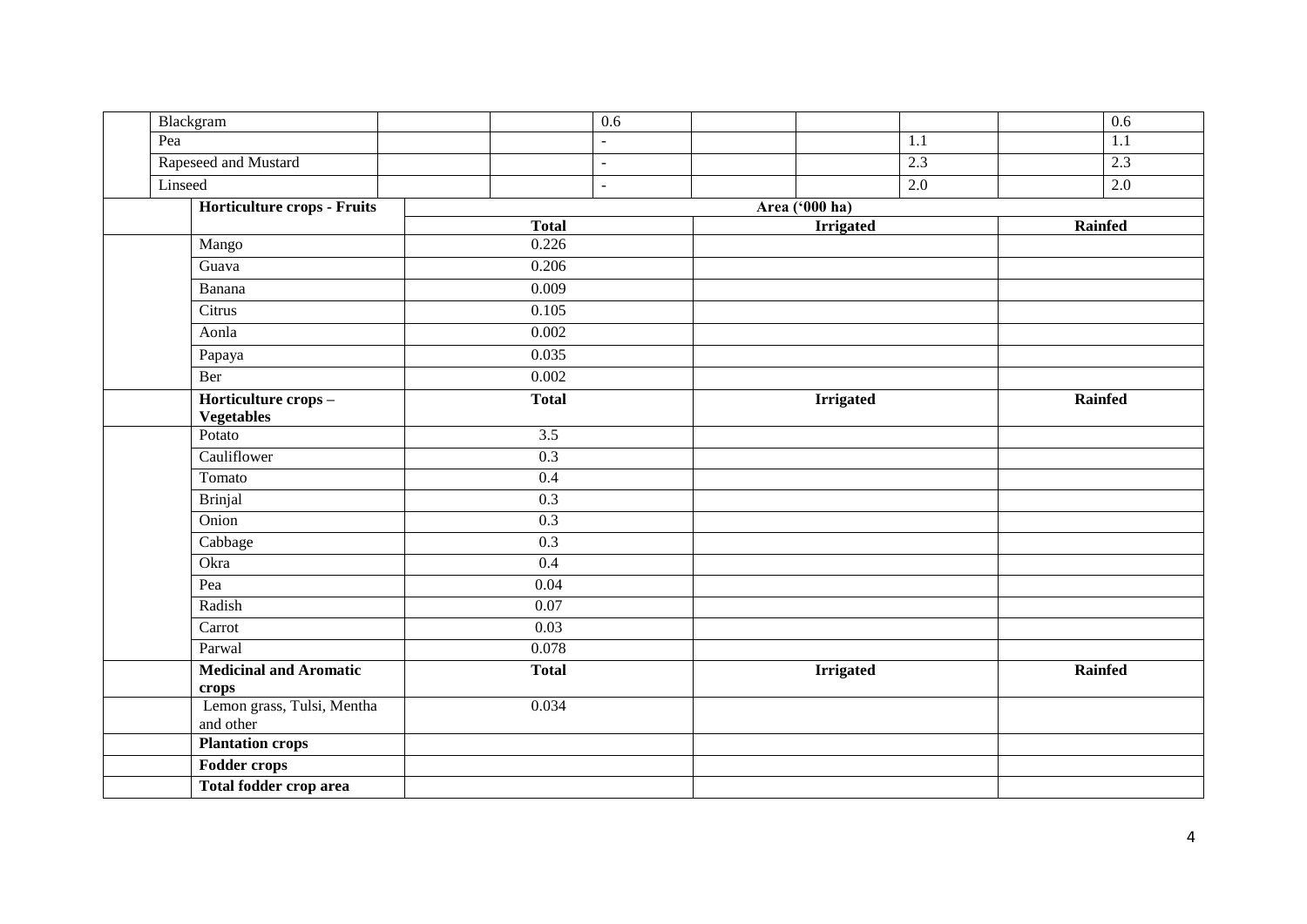| <b>Frazing land</b><br><b>GLAZILIE</b> |  |  |
|----------------------------------------|--|--|
| -<br>Comion Hur<br>re etc              |  |  |

| 1.8              | <b>Livestock</b>                                            |                        | <b>Male</b>     | <b>Female</b>      |                            | Total ('000 ha)                                      |                      |                                 |
|------------------|-------------------------------------------------------------|------------------------|-----------------|--------------------|----------------------------|------------------------------------------------------|----------------------|---------------------------------|
|                  | Non descriptive Cattle (local low yielding)                 |                        | $\overline{15}$ |                    | $\overline{12}$            |                                                      | $\overline{27}$      |                                 |
|                  | Improved cattle                                             |                        |                 |                    |                            |                                                      |                      |                                 |
|                  | Crossbred cattle                                            |                        | 1.37            |                    | 7.2                        |                                                      |                      | 8.6                             |
|                  | Non descriptive Buffaloes (local low yielding)              |                        | 5               |                    | 23                         |                                                      |                      | 28                              |
|                  | <b>Descript Buffaloes</b>                                   |                        |                 |                    |                            |                                                      |                      |                                 |
|                  | Goat                                                        |                        |                 |                    |                            |                                                      |                      | 48.6                            |
|                  | Sheep                                                       |                        |                 |                    |                            |                                                      |                      | 2.5                             |
|                  | Others (Camel, Pig, Yak etc.)Pig                            |                        |                 |                    |                            |                                                      |                      | 6.9                             |
|                  | Commercial dairy farms (Number)                             |                        |                 |                    |                            |                                                      |                      |                                 |
| 1.9 <sup>°</sup> | <b>Poultry</b>                                              |                        | No. of farms    |                    |                            | Total No. of birds('000 ha)                          |                      |                                 |
|                  | Commercial                                                  |                        |                 |                    |                            | 46.0                                                 |                      |                                 |
|                  | Backyard                                                    |                        |                 | 47.1               |                            |                                                      |                      |                                 |
| 1.10             | Fisheries (Data source: Chief Planning Officer)             |                        |                 |                    |                            |                                                      |                      |                                 |
|                  | A. Capture                                                  |                        |                 |                    |                            |                                                      |                      |                                 |
|                  | i) Marine (Data Source: Fisheries                           | No. of fishermen       | <b>Boats</b>    |                    | <b>Nets</b>                |                                                      |                      | <b>Storage</b>                  |
|                  | Department)                                                 |                        | Mechanized      | Non-<br>mechanized | Mechanized<br>(Trawl nets, | Non-mechanized (Shore)<br>Seines, Stake & trap nets) |                      | facilities (Ice<br>plants etc.) |
|                  |                                                             |                        |                 |                    | Gill nets)                 |                                                      |                      |                                 |
|                  | ii) Inland (Data Source: Fisheries<br>Department)           | No. Farmer owned ponds |                 |                    | <b>No. of Reservoirs</b>   |                                                      | No. of village tanks |                                 |
|                  |                                                             | 435                    |                 |                    |                            |                                                      | 234                  |                                 |
|                  | <b>B.</b> Culture                                           |                        |                 |                    |                            |                                                      |                      |                                 |
|                  |                                                             |                        |                 |                    | Water Spread Area (ha)     | Yield (t/ha)                                         |                      | <b>Production ('000 tons)</b>   |
|                  | i) Brackish water (Data Source: MPEDA/Fisheries Department) |                        |                 |                    |                            |                                                      |                      |                                 |
|                  | ii) Fresh water (Data Source: Fisheries Department)         |                        |                 | 634                |                            |                                                      |                      |                                 |

Source: SREP, ATMA, NABARD(PLCP,ARWAL2010-11),DAO, Jehanabad, DSO,ARWAL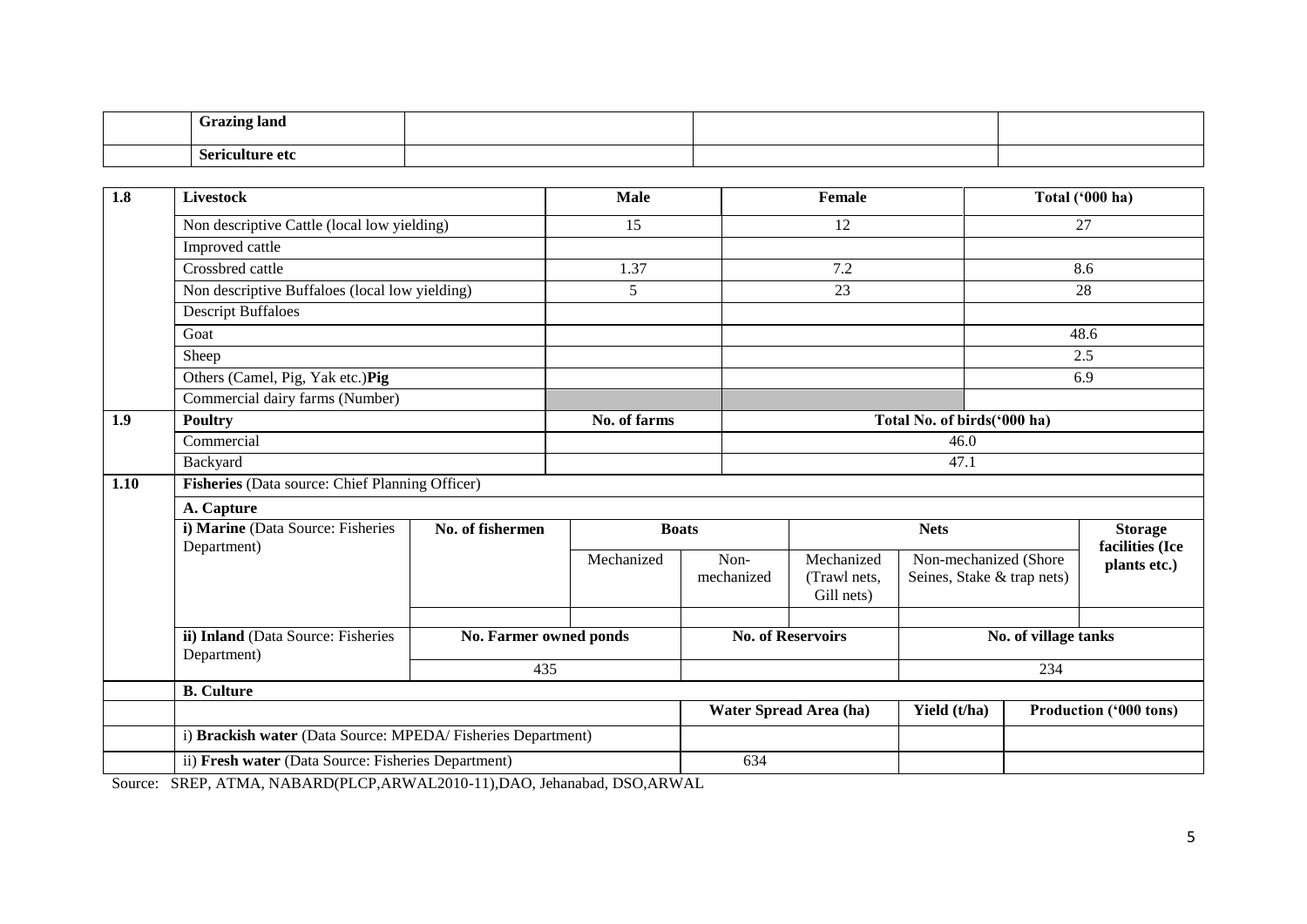### **1.11** Production and Productivity of major crops (Average of last 5 years: 2004-08)

| 1.11                                                                 | Name of crop                                                        |                          | <b>Kharif</b>            |                          | Rabi                     |                          | <b>Summer</b>            |                          | <b>Total</b>             | Crop                          |
|----------------------------------------------------------------------|---------------------------------------------------------------------|--------------------------|--------------------------|--------------------------|--------------------------|--------------------------|--------------------------|--------------------------|--------------------------|-------------------------------|
|                                                                      |                                                                     | Production<br>(000 t)    | Productivity<br>(kg/ha)  | Production<br>(000 t)    | Productivity<br>(kg/ha)  | Production<br>(000 t)    | Productivity<br>(kg/ha)  | Production<br>(000 t)    | Productivity<br>(kg/ha)  | residue<br>as fodder<br>(000) |
| tons)<br>Major Field crops (Crops identified based on total acreage) |                                                                     |                          |                          |                          |                          |                          |                          |                          |                          |                               |
|                                                                      | Rice                                                                | 159.1                    | 3540                     |                          |                          | $\overline{\phantom{a}}$ |                          | $\overline{\phantom{a}}$ | $\sim$                   |                               |
|                                                                      |                                                                     |                          |                          |                          |                          |                          |                          |                          |                          |                               |
|                                                                      | Wheat                                                               | $\blacksquare$           |                          | 36.1                     | 2431                     | $\overline{\phantom{0}}$ |                          | $\blacksquare$           | $\overline{\phantom{a}}$ |                               |
|                                                                      | Maize                                                               | 1.6                      | 3714                     |                          |                          | $\sim$                   | $\sim$                   | $\sim$                   | $\sim$                   |                               |
|                                                                      | Chickpea                                                            | $\overline{\phantom{a}}$ | $\sim$                   | 7.9                      | 1600                     | $\sim$                   | $\overline{\phantom{a}}$ | $\sim$                   | $\sim$                   | $\overline{\phantom{a}}$      |
|                                                                      | Lentil                                                              | $\blacksquare$           | $\overline{\phantom{a}}$ | 9.8                      | 1600                     | ٠                        |                          |                          | $\overline{\phantom{a}}$ |                               |
|                                                                      | Rapeseed & Mustard                                                  | $\blacksquare$           | $\overline{\phantom{a}}$ | 3.7                      | 1600                     | $\overline{\phantom{a}}$ | $\overline{\phantom{a}}$ | $\overline{\phantom{a}}$ | $\overline{\phantom{a}}$ |                               |
|                                                                      | Pigeonpea                                                           | 1.870                    | 1750                     |                          |                          | $\overline{\phantom{a}}$ | $\overline{\phantom{a}}$ | $\overline{\phantom{a}}$ | $\overline{\phantom{a}}$ |                               |
|                                                                      | Major Horticultural crops (Crops identified based on total acreage) |                          |                          |                          |                          |                          |                          |                          |                          |                               |
|                                                                      | Mango                                                               | $\overline{\phantom{a}}$ | $\overline{\phantom{a}}$ | $\overline{\phantom{a}}$ | $\blacksquare$           | $\overline{\phantom{a}}$ | $\overline{\phantom{a}}$ | 2.4                      | 105.9                    |                               |
|                                                                      | Banana                                                              |                          | ۰                        |                          |                          | ÷                        |                          | 0.1                      | 150.0                    |                               |
|                                                                      | Guava                                                               | $\overline{\phantom{a}}$ | $\blacksquare$           | $\overline{\phantom{a}}$ | $\sim$                   | $\overline{\phantom{a}}$ | $\overline{\phantom{a}}$ | 2.5                      | 120                      |                               |
|                                                                      | Citrus                                                              | $\sim$                   | $\overline{\phantom{a}}$ | $\overline{\phantom{a}}$ | $\overline{\phantom{a}}$ | $\overline{\phantom{a}}$ | $\overline{\phantom{a}}$ | 0.6                      | 61                       |                               |
|                                                                      | Papaya                                                              |                          | ۰                        | $\overline{\phantom{a}}$ |                          | ٠                        |                          | 1.2                      | 350                      |                               |

| 1.12 | Sowing window     | <b>Rice</b>                    | <b>Maize</b>                     | Wheat | <b>Potato</b> | <b>Mustard</b> | Lentil |
|------|-------------------|--------------------------------|----------------------------------|-------|---------------|----------------|--------|
|      | for 5 major crops |                                |                                  |       |               |                |        |
|      | (start and end of |                                |                                  |       |               |                |        |
|      | sowing period)    |                                |                                  |       |               |                |        |
|      | Kharif rainfed    | $4^{\text{th}}$ week of June - |                                  |       |               |                |        |
|      |                   | $2nd$ week of July             |                                  |       |               |                |        |
|      | Kharif irrigated  | $4^{\text{th}}$ week of May-   | $\frac{3^{rd}}{s}$ week of May - |       |               |                |        |
|      |                   | $4th$ week of June             | $4th$ week of June               |       |               |                |        |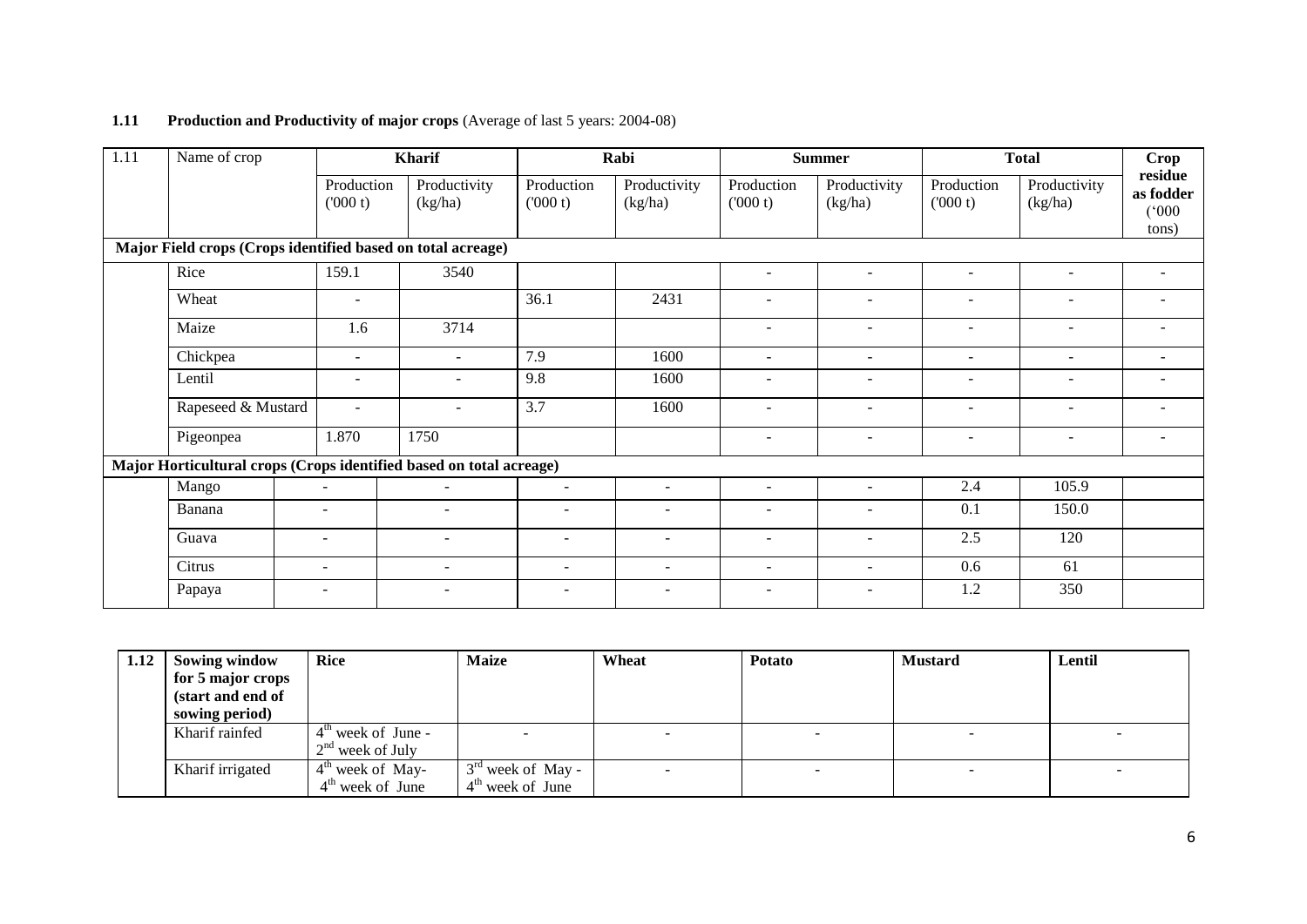| Rabi rainfed   | $\sim$                   | $\overline{\phantom{a}}$ | $\sim$           |                       |                                 | $3rd$ week of<br>$October -$ |
|----------------|--------------------------|--------------------------|------------------|-----------------------|---------------------------------|------------------------------|
|                |                          |                          |                  |                       |                                 | $3rd$ week of<br>November    |
|                |                          |                          | $2nd$ week of    | $3rd$ week of October | $2nd$ week of October           | $4th$ week of Oct. –         |
| Rabi irrigated | $\overline{\phantom{0}}$ | $\sim$                   | November - $4th$ |                       |                                 | $2nd$ week of Nov.           |
|                |                          |                          |                  | $3rd$ week of         |                                 |                              |
|                |                          |                          | week of November |                       | 4 <sup>th</sup> week of October |                              |
|                |                          |                          | (timely sowing)  | November              | (timely sowing);                |                              |
|                |                          |                          | $2nd$ week of    |                       | $1st$ week of                   |                              |
|                |                          |                          | December--       |                       | December-                       |                              |
|                |                          |                          | $4th$ week of    |                       | $4th$ week of                   |                              |
|                |                          |                          | December (late   |                       | December                        |                              |
|                |                          |                          | sowing)          |                       | (late sowing)                   |                              |

| 1.13 | What is the major contingency the district is prone to? (Tick mark) | <b>Regular</b> | <b>Occasional</b> | <b>None</b> |
|------|---------------------------------------------------------------------|----------------|-------------------|-------------|
|      | Drought                                                             |                |                   |             |
|      | Flood                                                               |                |                   |             |
|      | Cyclone                                                             |                |                   |             |
|      | Hail storm                                                          |                |                   |             |
|      | Heat wave                                                           |                |                   |             |
|      | Cold wave                                                           |                |                   |             |
|      | Frost                                                               |                |                   |             |
|      | Sea water intrusion                                                 |                |                   |             |
|      | Pests and disease outbreak                                          |                |                   |             |

| 1.14 | Include Digital maps of<br>the district for | Location map of district within State as Annexure I | Enclosed: Yes                                                                                                     |  |
|------|---------------------------------------------|-----------------------------------------------------|-------------------------------------------------------------------------------------------------------------------|--|
|      |                                             | Mean annual rainfall as Annexure 2                  | Enclosed: Yes                                                                                                     |  |
|      |                                             | Soil map as Annexure 3                              | Enclosed: Yes (This district came into existence in September<br>2001 and was earlier part of Jehanabad district) |  |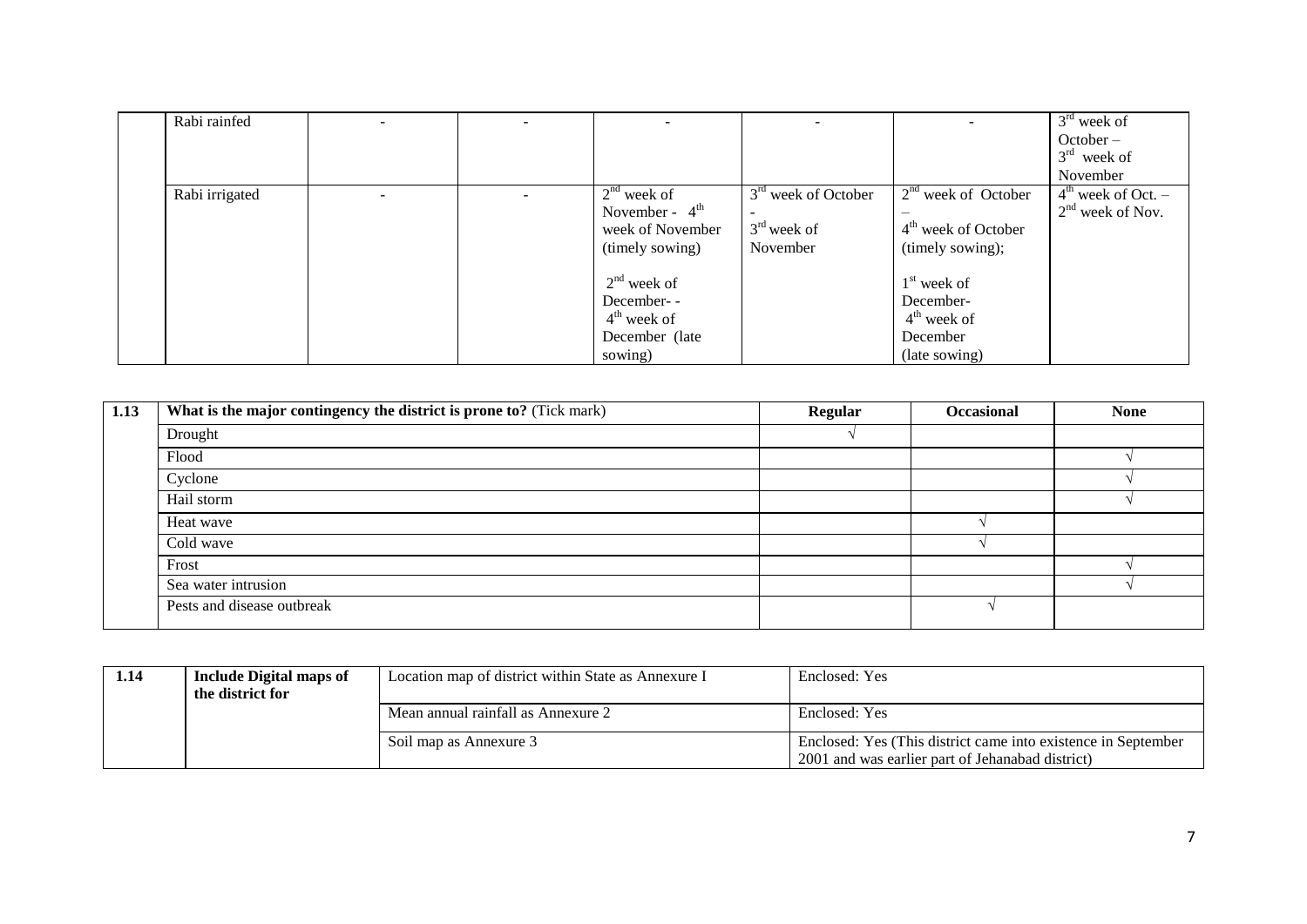

\*Arwal was carved out from Jehnabad district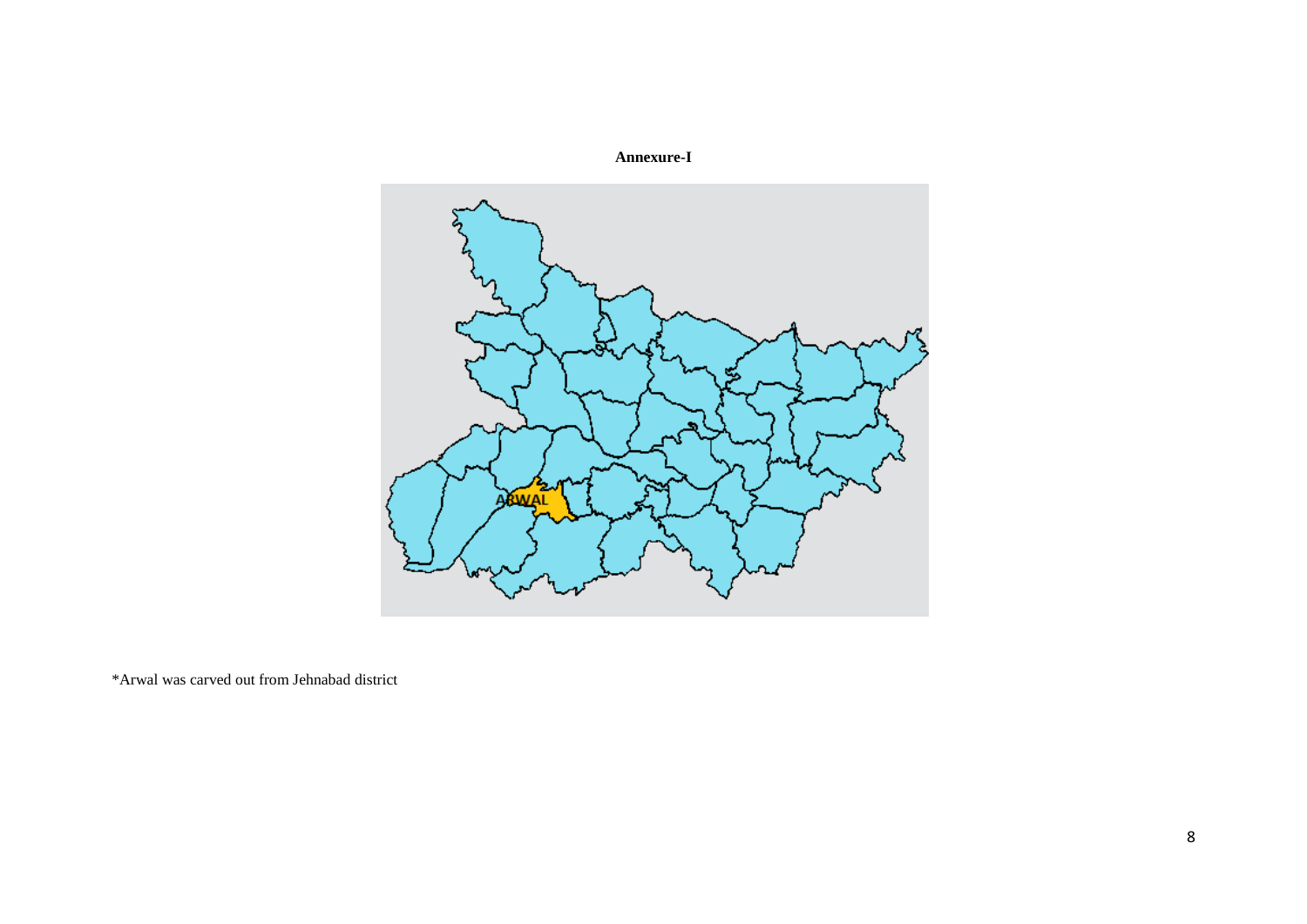**Agro climatic Zones of Bihar**



Source: krishi.bih.nic.in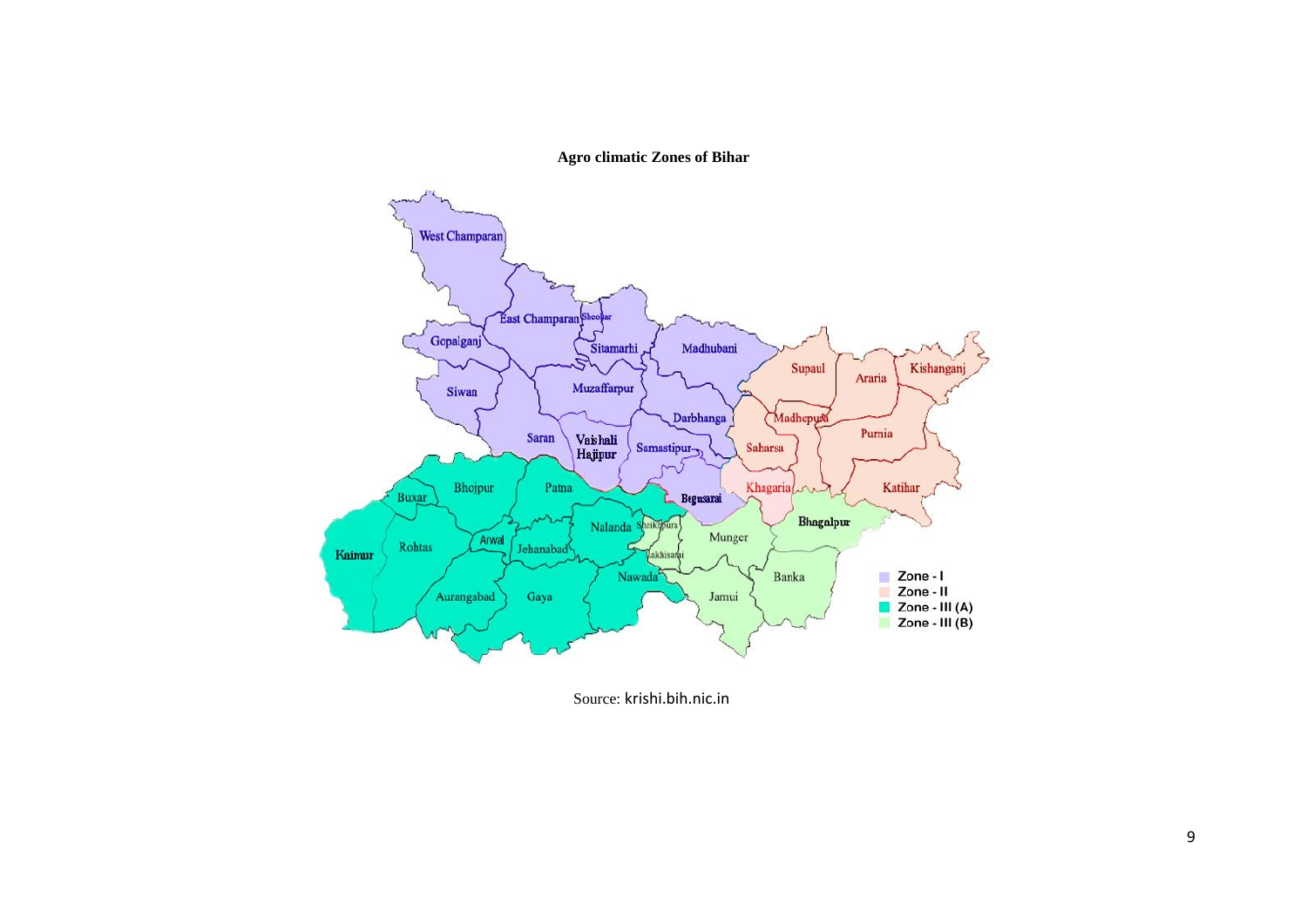

**Annexure-II**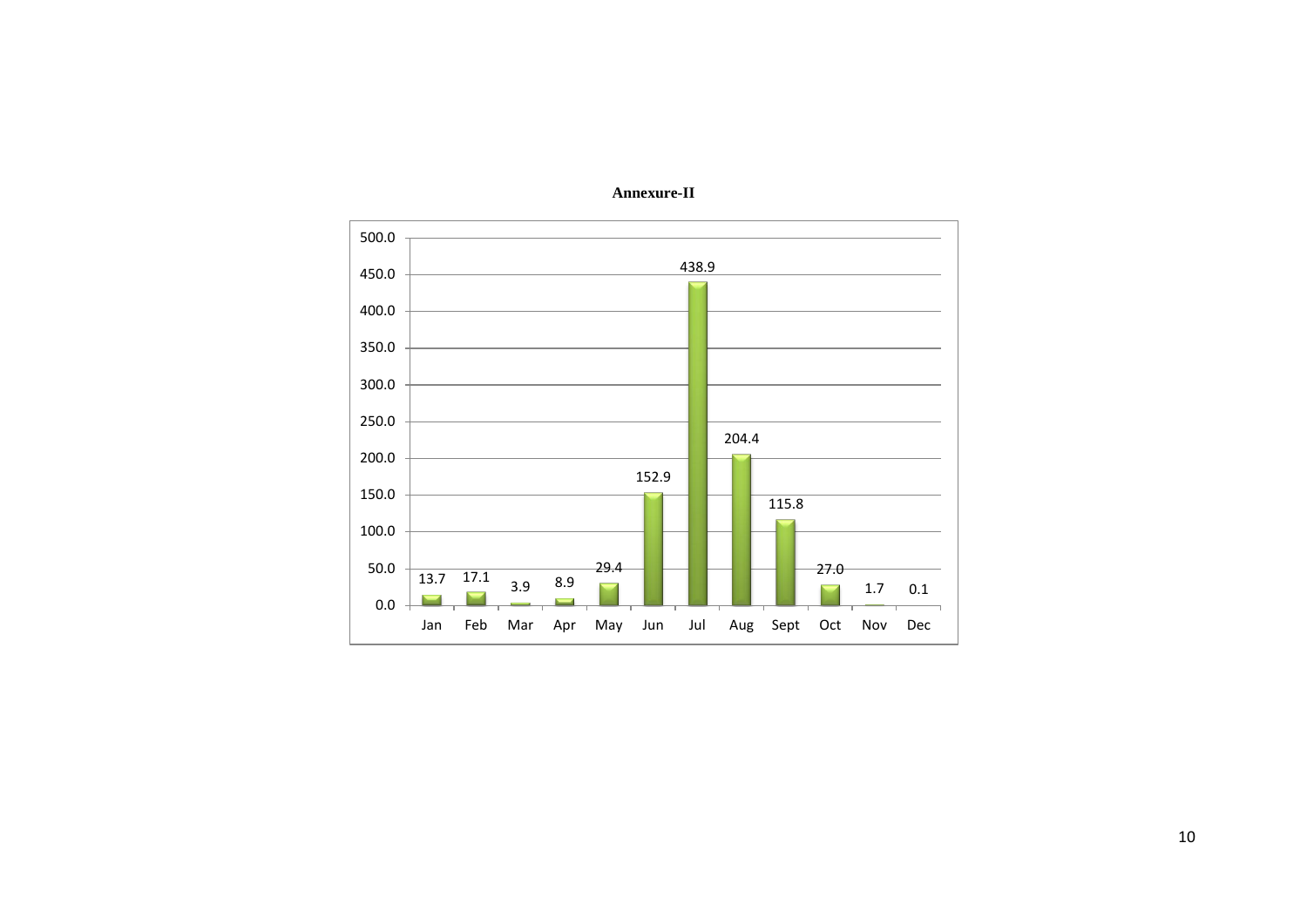



\*Arwal was carved out from Jehnabad district, so laft part of image shows the soil profile of arwal district

Source : NBSS& LUP, Regional Centre, Kolkata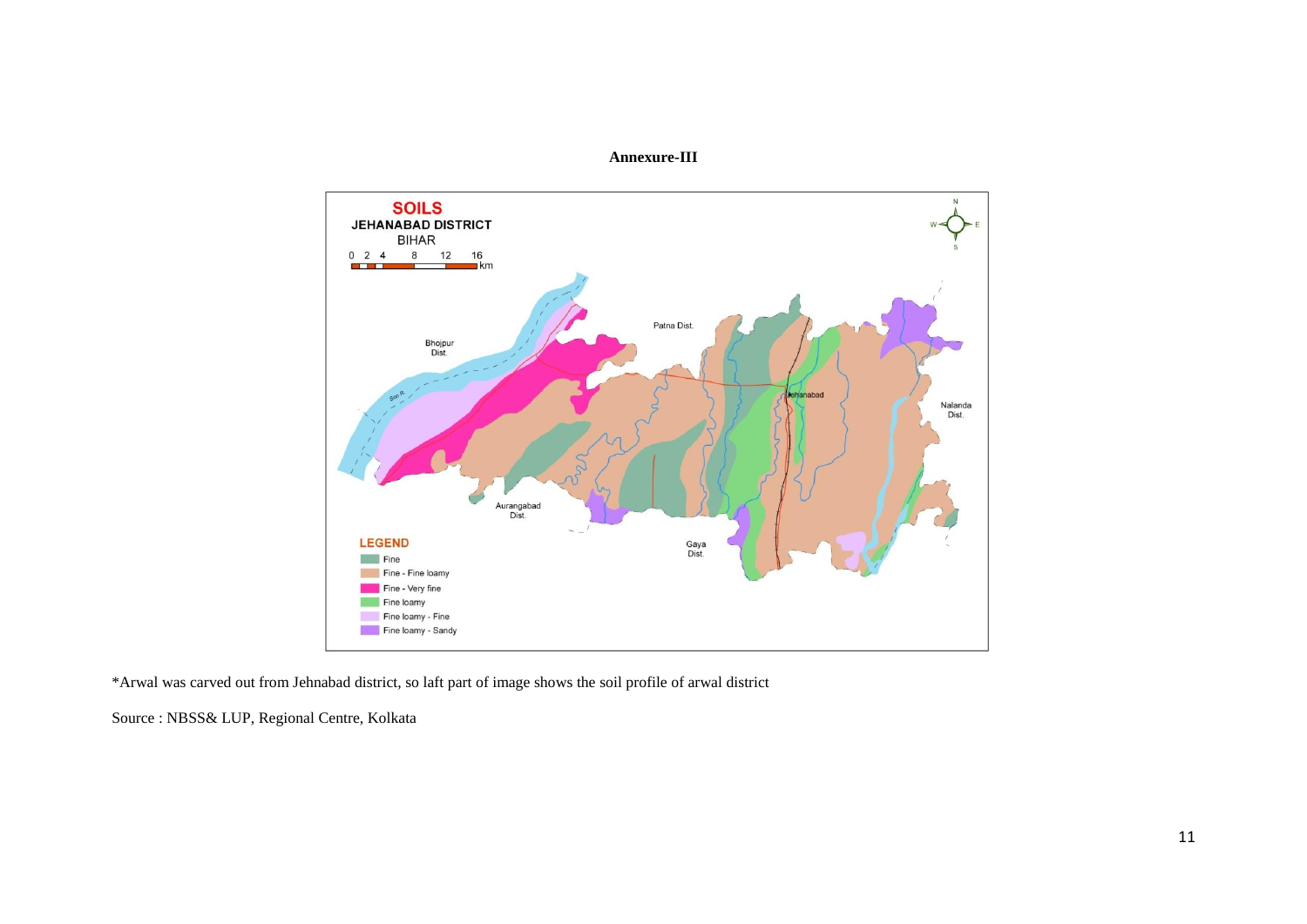## **2.0 Strategies for weather related contingencies**

#### **2.1 Drought**

#### **2.1.1 Rainfed situation**

| <b>Condition</b>                                          |                                        |                                                                                                                                    | <b>Suggested Contingency measures</b>                                                                                                                                                                                                                                                       |                                                     |                                  |
|-----------------------------------------------------------|----------------------------------------|------------------------------------------------------------------------------------------------------------------------------------|---------------------------------------------------------------------------------------------------------------------------------------------------------------------------------------------------------------------------------------------------------------------------------------------|-----------------------------------------------------|----------------------------------|
| Early season<br>drought<br>(delayed<br>onset)             | <b>Major</b><br>Farming<br>situation   | Crop<br>Cropping<br><b>Normal</b><br>system                                                                                        | Change in crop / cropping system<br>including variety                                                                                                                                                                                                                                       | <b>Agronomic measures</b>                           | Remarks on<br>Implementati<br>on |
| 2<br>Delay by<br>weeks<br>$1^{\rm st}$<br>week of<br>July | Upland<br>Very deep fine clay<br>soils | 1. Pigeonpea/ Maize/Blackgram<br>2. Vegetables-Wheat<br>3. Rice-Wheat<br>4. Rice-Lentil/Pea/ Chickpea<br>5. Rice – Mustard /Potato | No change<br>Pigeonpea / Maize/Blackgram<br>Rice-Chickpea<br>Rice - Lentil/Pea/ Chickpea<br>Rice – Mustard<br>-Bahar,<br>Narendra<br>Pigeonpea<br>arhar-I<br>Blackgram-T-9, Pant 30<br>Maize - Deoki . Ganga -2<br>Early Rice-Wheat<br>Prefer Long to medium<br>Rice-<br>duration varieties | • Adopt normal package of<br>practices<br>$\bullet$ |                                  |
|                                                           | Medium land<br>Lowland                 | 1.Rice-Wheat<br>2. Rice-Lentil/Pea/ Chickpea<br>3.Rice – Mustard<br>1. Rice-Wheat<br>2. Rice-Lentil<br>3. Rice - Chickpea          | No change<br>Rice- ajendra sweta (135-140d),<br>Rajendra mahsuri (140-150 days),<br>Sita (130-140d), Rajendra Bhagawati,<br>Rajendra Suwasni, BPT 5204, R.<br>Kasturi,<br>No change<br>Rice-Rajshree, Santosh,<br>Sita, Rajendra Mansuri-1,<br>R-Sweta, BPT5204                             |                                                     |                                  |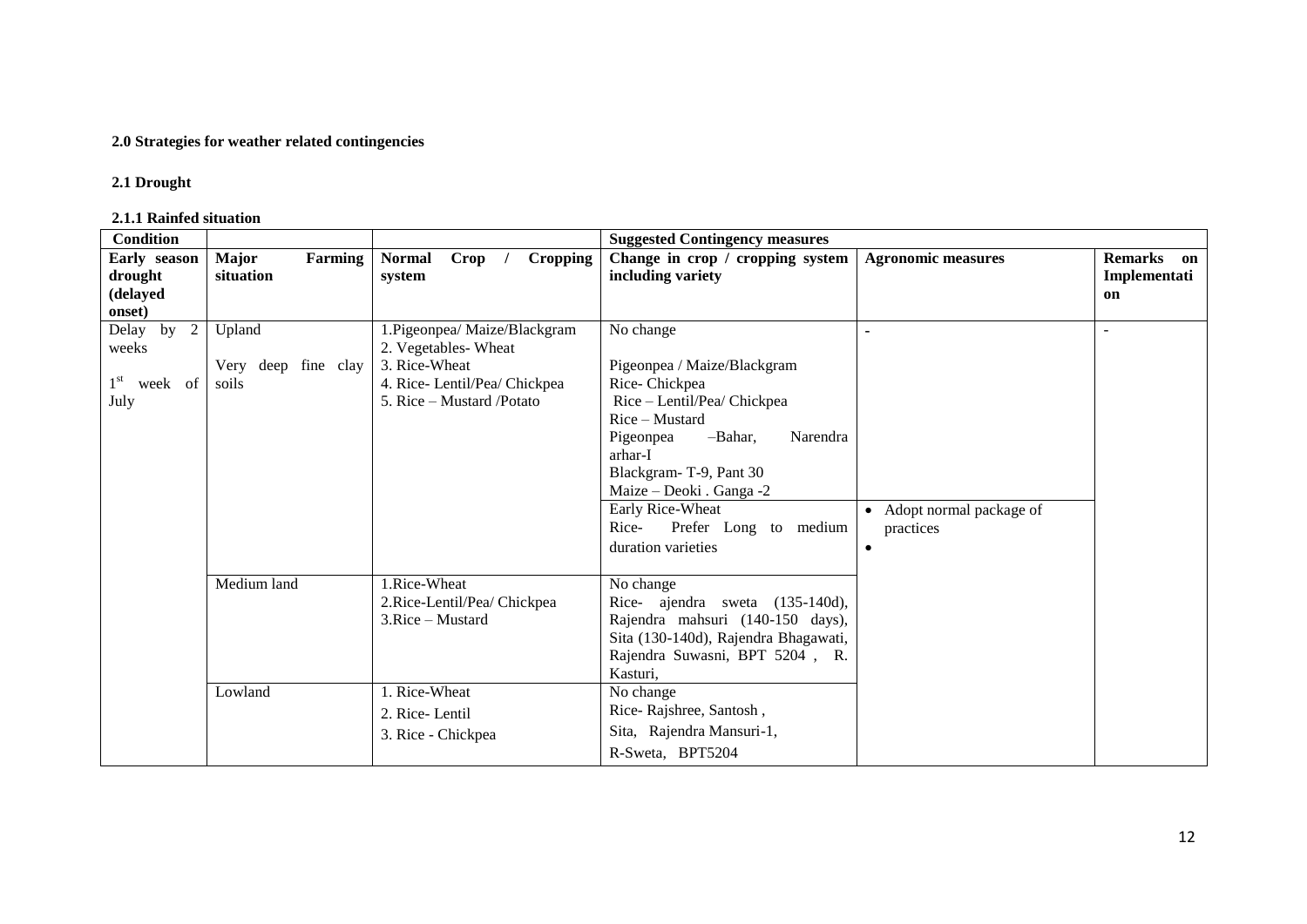| <b>Condition</b>                                  |                                        |                                                                                                                                      | <b>Suggested Contingency measures</b>                                                                                                                                                                                                                                                                                    |                                                                                                                                                                                                                                                                                                                                                                             |                                                        |  |
|---------------------------------------------------|----------------------------------------|--------------------------------------------------------------------------------------------------------------------------------------|--------------------------------------------------------------------------------------------------------------------------------------------------------------------------------------------------------------------------------------------------------------------------------------------------------------------------|-----------------------------------------------------------------------------------------------------------------------------------------------------------------------------------------------------------------------------------------------------------------------------------------------------------------------------------------------------------------------------|--------------------------------------------------------|--|
| <b>Early season</b><br>drought<br>(delayed onset) | <b>Major Farming</b><br>situation      | <b>Normal Crop/cropping system</b>                                                                                                   | Change in crop/cropping system                                                                                                                                                                                                                                                                                           | <b>Agronomic measures</b>                                                                                                                                                                                                                                                                                                                                                   | <b>Remarks</b> on<br>Implementat<br>ion                |  |
| Delay by 4<br>weeks<br>$3rd$ week of July         | Upland<br>Very deep fine clay<br>soils | 1. Pigeonpea / Maize/ Blackgram<br>2. Vegetables-Wheat<br>3. Rice-Wheat<br>4. Rice-Lentil/Pea/ Chickpea<br>5. Rice - Mustard /Potato | Short duration Rice- Wheat<br>Short duration Rice-Lentil<br>Short duration Rice- Chickpea<br>Rice-Prefer Medium to short<br>duration varieties like<br>Saroj (100-110d), Birsa Dhan-201<br>(100-115d) Rajendra Bhagwati,<br>Pigeonpea - Bahar, Narendra<br>arhar-I<br>Blackgram-T-9, Pant 30<br>Maize - Deoki . Ganga -2 | Direct seeding of rice with<br>medium<br>duration<br>drought<br>varieties<br>with pre<br>tolerant<br>emergence herbicide application<br>under sufficient soil moisture<br>conditions followed up with a<br>post-emergence<br>weedicide<br>application 20-25 days later for<br>effective weed management.<br>• Interculture for timely weed<br>control in direct seeded rice | Seeds from<br>BRBN, BAU,<br>Sabour, NSC,<br><b>TDC</b> |  |
|                                                   | Medium land                            | 1.Rice-Wheat<br>2.Rice-Lentil/Pea/ Chickpea<br>3.Rice - Mustard                                                                      | Medium duration Rice-Wheat/<br>Lentil/ Chickpea<br>Direct sowing / 20d old dapog<br>seedlings with medium to short<br>duration varieties - BR34,<br>Rajendra Dhan-201(130-135d),<br>Saroj, Rajendra Suwasni,<br>Santosh, R. Kasturi, Sita                                                                                | Where field is moist, direct<br>seeding of medium duration<br>varieties (125 days) can be<br>done during second fortnight of<br>July in midlands. Post-<br>emergence herbicide<br>application use is essential<br>Use mat nursery/dapog nursery<br>$\bullet$<br>, mat nursery (dapog method)                                                                                |                                                        |  |
|                                                   | Lowland                                | 1. Rice-Wheat<br>2. Rice-Lentil<br>3. Rice - Chickpea                                                                                | Long duration Rice-Wheat<br>Lentil/Chickpea<br>Rice-Direct/ dapog seedlings with<br>Rajshree, Santosh, Sita, Rajendra<br>Suwasni, Rajendra Sweta, Swarna<br>$sub-1$                                                                                                                                                      | can be raised for quick<br>availability of young seedlings<br>for transplanting of medium<br>duration varieties by first<br>fortnight of August in mid and<br>low lands<br>• Raise staggered community<br>nursery preferably with short<br>duration varieties in mid and<br>lowlands                                                                                        |                                                        |  |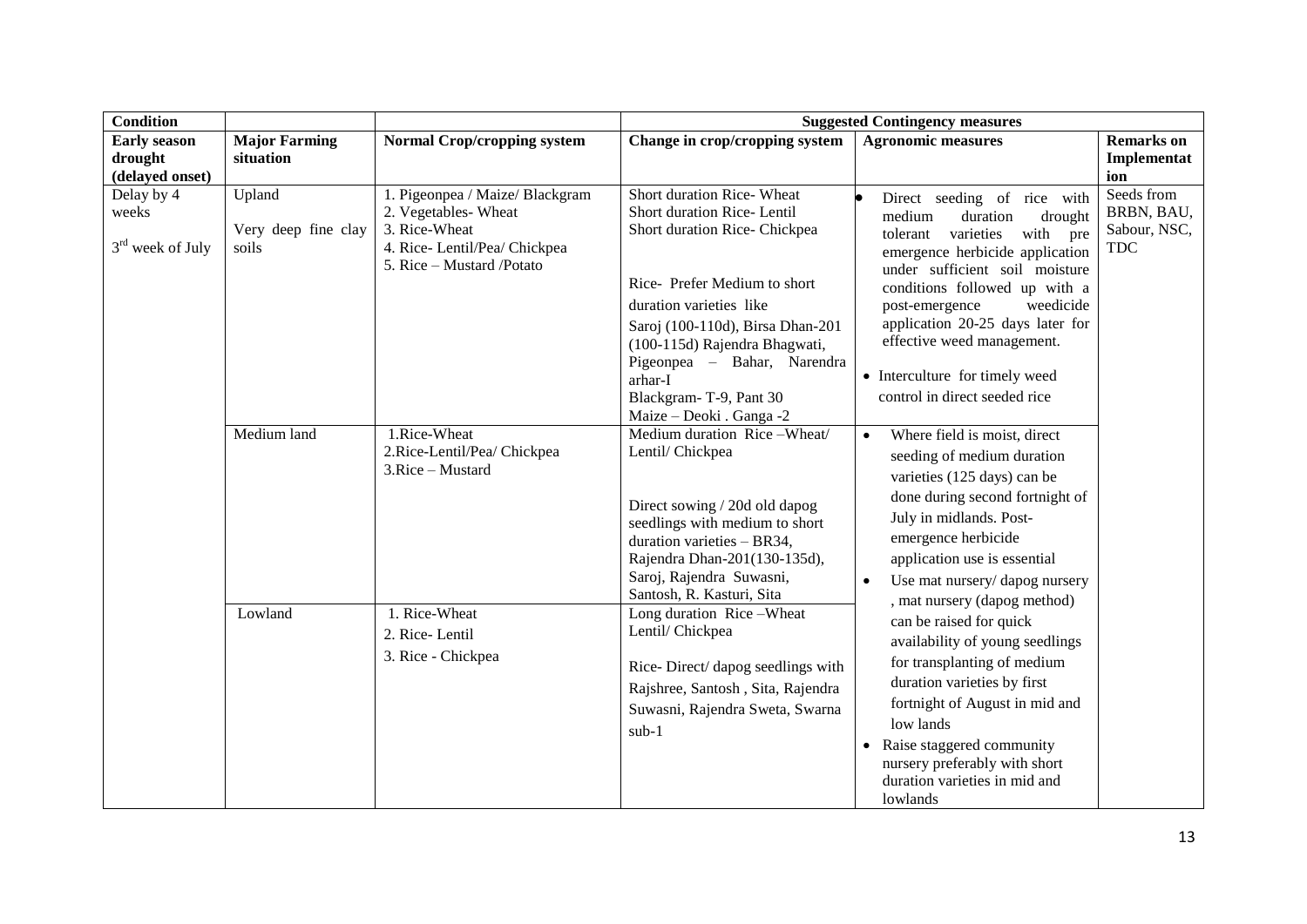|  |  | Transplant with 30-35 days old |
|--|--|--------------------------------|
|  |  | seedling may be used with 3-4  |
|  |  | seedling per hill with close   |
|  |  | spacing.                       |
|  |  | Timely interculture for weed   |
|  |  | control in direct seeded rice  |
|  |  |                                |

| <b>Condition</b>                                  |                                                                      |                                                                            | <b>Suggested Contingency measures</b>                                                                                                                                                                                                                                                                                                                                                                                                                                                                                                                      |                                                                                                                                                                                                                                  |                                                        |  |
|---------------------------------------------------|----------------------------------------------------------------------|----------------------------------------------------------------------------|------------------------------------------------------------------------------------------------------------------------------------------------------------------------------------------------------------------------------------------------------------------------------------------------------------------------------------------------------------------------------------------------------------------------------------------------------------------------------------------------------------------------------------------------------------|----------------------------------------------------------------------------------------------------------------------------------------------------------------------------------------------------------------------------------|--------------------------------------------------------|--|
| <b>Early season</b><br>drought<br>(delayed onset) | <b>Major Farming</b><br>situation                                    | <b>Normal Crop/cropping</b><br>system                                      | Change in crop/cropping system                                                                                                                                                                                                                                                                                                                                                                                                                                                                                                                             | <b>Agronomic measures</b>                                                                                                                                                                                                        | <b>Remarks</b> on<br>Implementat<br>ion                |  |
| Delay by 6<br>weeks<br>$1st$ week of<br>August    | Upland<br>Very deep fine clay<br>soils<br>Rainfall (1200-1400<br>mm) | Rice-Wheat<br>Rice-Lentil<br>Pigeonpea / Maize/ Blackgram<br>Rice-Chickpea | Pigeonpea/ Vegetables - Wheat/Lentil/<br>Chickpea (short duration)<br>Blackgram/Finger millet-Wheat<br>Blackgram-Pant U-31, Pant U-19<br>Finger millet-RAU-7&8<br>Early Rice - Wheat<br>Blackgram/Finger millet-Wheat<br>Blackgram--Pant U-31,-Pant<br>U19. Finger millet-RAU-7&8.<br>Rice-Prefer short (early matured)<br>varieties like Birsa Dhan 105 (85-<br>90d), Birsa Dhan-106 (90-95d),<br>Rajendra Bhagavathi (early-upland and<br>midland), Dhanlaxmi,<br>Richharia(<100d), Saroj (100-110d),<br>Birsa Dhan-201 (100-115d), Prabhat,<br>Turanta, | • Life saving irrigation<br>Direct seeding of Rice<br>$\bullet$<br>Application of fertilizers<br>especially phosphorous and<br>potash to be ensured under late<br>sown/transplanted conditions in<br>severely affected districts | Seeds from<br>BRBN, BAU,<br>Sabour, NSC,<br><b>TDC</b> |  |
|                                                   | Medium land                                                          | Rice-Wheat<br>Rice-Lentil<br>Rice-Chickpea                                 | Rice (Short duration)--Wheat/Lentil/<br>Chickpea<br>Rice- Prabhat, Dhanlaxmi,<br>Richharia, Turanta Saroj                                                                                                                                                                                                                                                                                                                                                                                                                                                  | Mat nursery (dapog method)/<br>$\bullet$<br>Community nursery can be raised<br>for quick availability of young<br>seedlings for transplanting of<br>medium duration varieties by first                                           |                                                        |  |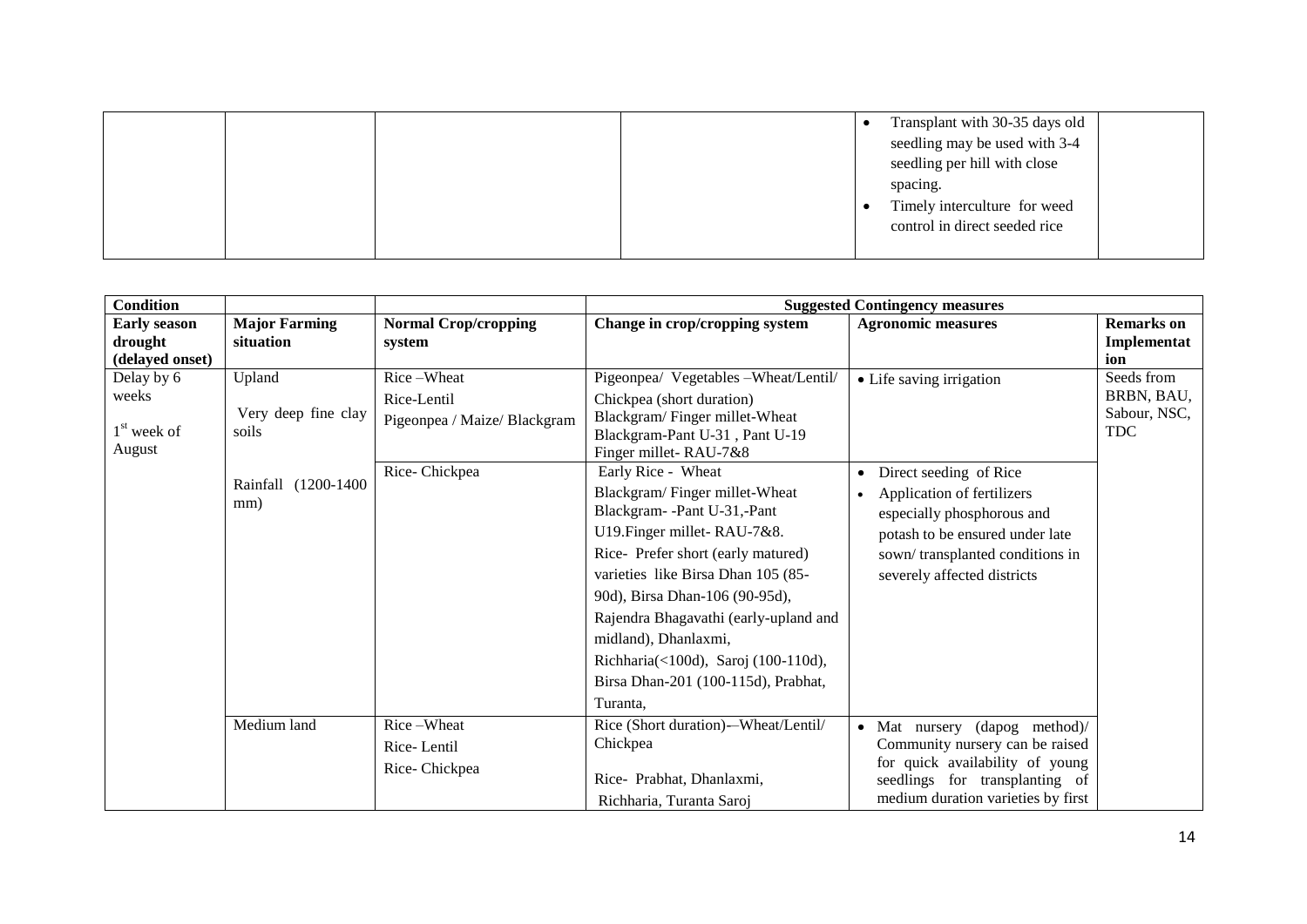|         |                                            | Blackgram/Finger millet-Wheat<br>Blackgram-Pant<br>U-31& 19<br>Finger millet-RAU-7&8                                                                                                                                                                                                                                                                     | fortnight of August<br>Direct seedling of Rice<br>$\bullet$<br>Raise staggered community<br>$\bullet$<br>nursery preferably with medium<br>duration varieties in mid and<br>lowlands |  |
|---------|--------------------------------------------|----------------------------------------------------------------------------------------------------------------------------------------------------------------------------------------------------------------------------------------------------------------------------------------------------------------------------------------------------------|--------------------------------------------------------------------------------------------------------------------------------------------------------------------------------------|--|
| Lowland | Rice-Wheat<br>Rice-Lentil<br>Rice-Chickpea | Early Rice-Wheat/Pulses/<br>Oilseeds/Vegetables<br>Rice (Short Duration)-Wheat<br>Rice-Prabhat, Dhanlaxmi,<br>Richharia, Turanta, Saroj<br>If dry spell continues, direct seeding of<br>early duration rice varieties (100 days)<br>can be done in midlands by first<br>fortnight of August and extra early<br>duration (70-75 days) up to $25th$ August |                                                                                                                                                                                      |  |

| <b>Condition</b>                                                                       |                                             |                                                                                                                                                                                   | <b>Suggested Contingency measures</b>                                                                                                                                                |                                                     |
|----------------------------------------------------------------------------------------|---------------------------------------------|-----------------------------------------------------------------------------------------------------------------------------------------------------------------------------------|--------------------------------------------------------------------------------------------------------------------------------------------------------------------------------------|-----------------------------------------------------|
| <b>Major Farming</b><br><b>Early season</b><br>drought (delayed<br>situation<br>onset) | <b>Normal</b><br>Crop/cropping system       | Change in crop/cropping<br>system                                                                                                                                                 | <b>Agronomic measures</b>                                                                                                                                                            | <b>Remarks</b> on<br>Implementation                 |
| Delay by 8 weeks<br>Upland<br>$3rd$ week of August<br>Very deep fine clay<br>soils     | Rice-Wheat<br>Rice-Lentil<br>Rice- Chickpea | $Pigeonpea + TiI/Blackgram$<br>Maize-Wheat<br>Maize - Lentil/ Chickpea<br>Blackgram//Finger millet<br>-Wheat<br>Sesame-Wheat<br>Sept.Pigeonpea-Pusa-9, Sharad<br>Narendra Arhar-I | Direct seeding of Rice<br>Application of fertilizers especially<br>phosphorous and potash to be ensured<br>under late sown/transplanted<br>conditions in severely affected districts | Seeds from BRBN,<br>BAU, Sabour, NSC,<br><b>TDC</b> |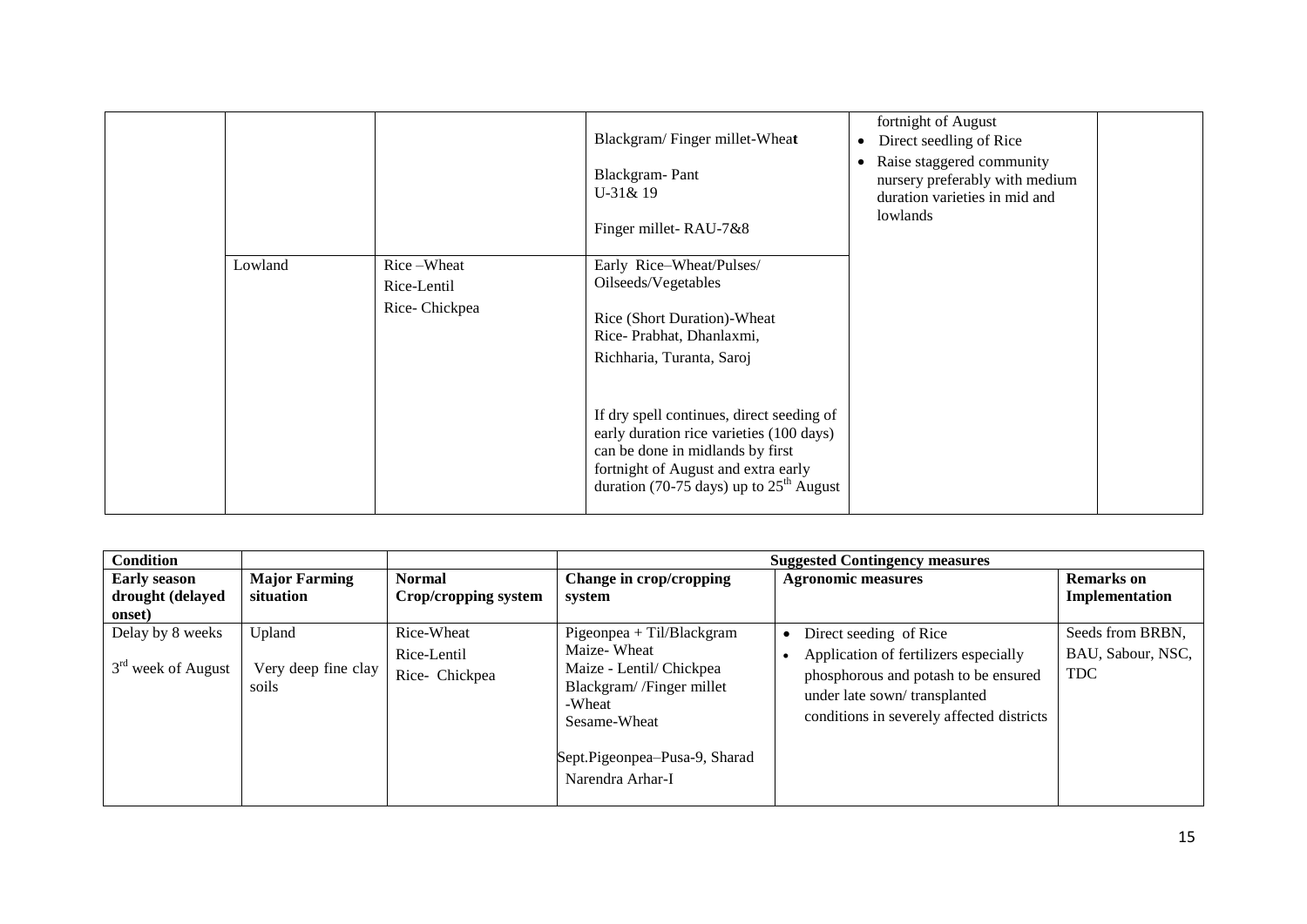| Medium Land | Rice-Wheat<br>Rice-Lentil<br>Rice- Chickpea | Sesame: Krishna, Pragati<br>Rice- Prefer Early matured<br>varieties like Turanta dhan<br>(75d), Prabhat (90d), Birsa<br>Dhan 105 (85-90d), Birsa<br>Dhan-106 (90-95d), Rajendra<br>Bhagavathi (early-upland and<br>midland), Dhanlaxmi,<br>Richharia(<100d), Saroj (100-<br>110d), Birsa Dhan-201 (100-<br>115d)<br>Sept. Pigeonpea /<br>Rice-Wheat/Lentil/<br>Chickpea/Lathyrus<br>Sept.Pigeonpea-Pusa-9, Sharad<br>Narendra Arhar-I<br>Direct seeded rice (DSR) with<br>short duration (80-90 days)<br>varieties (Turanta dhan,<br>Prabhat, Anjali, Vandana, CR-<br>Dhan-40 etc.)<br>Rice-Prabhat, Dhanlaxmi,<br>Richharia, Turanta | • Direct seeding of rice<br>$\bullet$ Mat<br>nursery<br>(dapog)<br>method)/<br>Community nursery can be raised for<br>quick availability of young seedlings<br>for transplanting of medium duration<br>varieties by first fortnight of August<br>Use of 20 days old dapog seedling in<br>rice.<br>Fodder varieties of Jowar, Maize, Bajra<br>in combination with legumes (cowpea<br>and horsegram) can be taken up<br>wherever feasible to meet the fodder<br>requirements in deficit rainfall districts |
|-------------|---------------------------------------------|---------------------------------------------------------------------------------------------------------------------------------------------------------------------------------------------------------------------------------------------------------------------------------------------------------------------------------------------------------------------------------------------------------------------------------------------------------------------------------------------------------------------------------------------------------------------------------------------------------------------------------------|----------------------------------------------------------------------------------------------------------------------------------------------------------------------------------------------------------------------------------------------------------------------------------------------------------------------------------------------------------------------------------------------------------------------------------------------------------------------------------------------------------|
| Lowland     | Rice-Wheat<br>Rice-Lentil<br>Rice- Chickpea | Rice long duration (Direct<br>seeded)-Wheat<br>Rice-Rice long duration                                                                                                                                                                                                                                                                                                                                                                                                                                                                                                                                                                | Re-transplanting of rice (karuhan) can<br>be done with $30 + 45$ days old<br>seedlings of long duration or<br>photosensitive varieties up to 30 <sup>th</sup><br>August with close planting (40-45<br>hills per square meter)<br>Application of organic manure and<br>vermi compost initially for Rice and<br>other crops.                                                                                                                                                                               |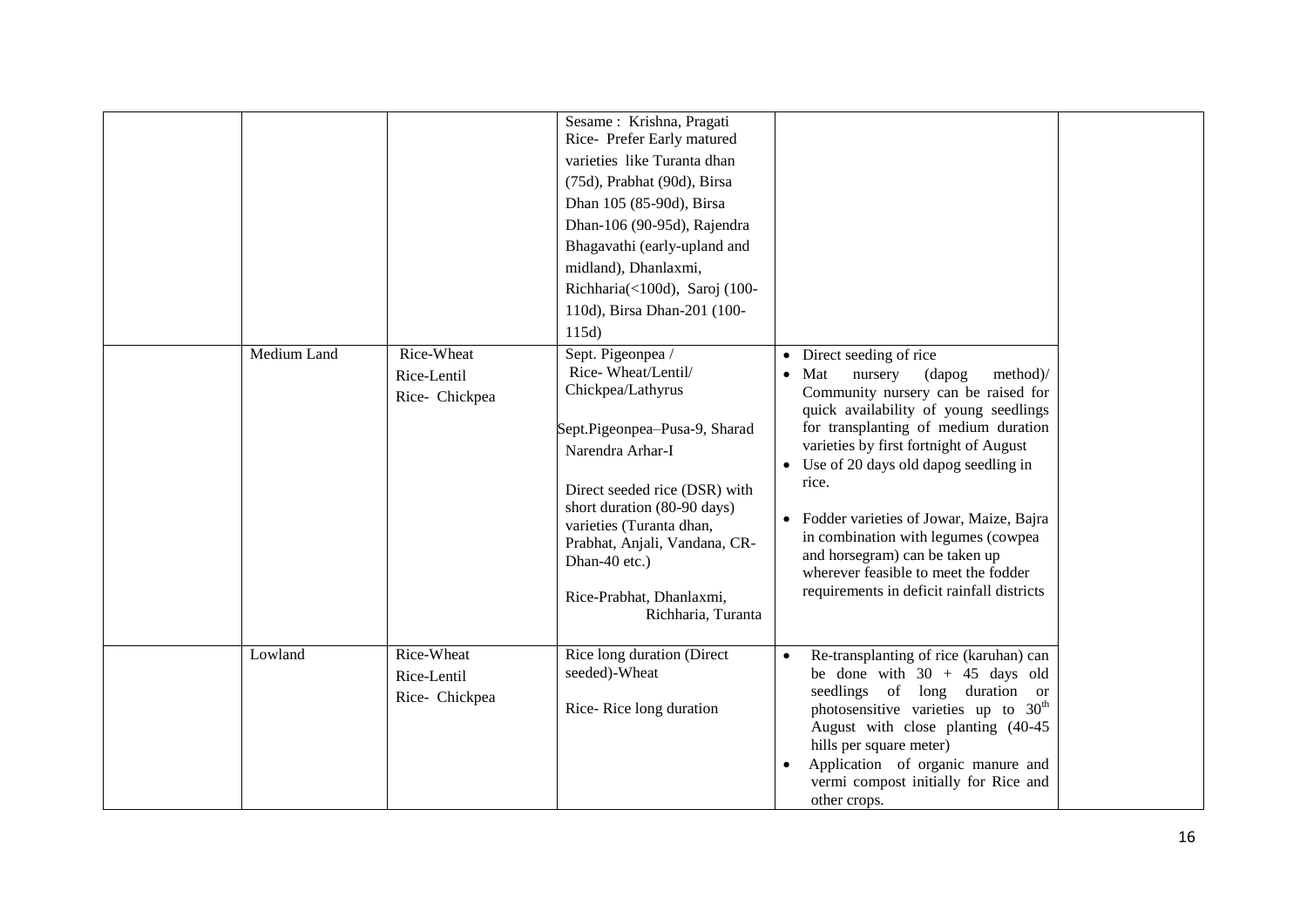|  |  | Fodder varieties of Jowar, Maize,<br>Bajra in combination with legumes<br>(cowpea and horsegram) can be taken<br>up wherever feasible to meet the<br>fodder requirements in deficit rainfall<br>districts |  |
|--|--|-----------------------------------------------------------------------------------------------------------------------------------------------------------------------------------------------------------|--|
|  |  |                                                                                                                                                                                                           |  |

| <b>Condition</b>     |                      |                             |                         | <b>Suggested Contingency measures</b> |                   |
|----------------------|----------------------|-----------------------------|-------------------------|---------------------------------------|-------------------|
| Early season drought | <b>Major Farming</b> | <b>Normal Crop/cropping</b> | Crop management         | Soil nutrient & moisture              | <b>Remarks</b> on |
| (Normal onset)       | situation            | system                      |                         | conservation measures                 | Implementation    |
| Normal onset         | Upland               | 1.Pigeonpea                 | • Gap filling if needed | $\bullet$ Mulching                    | Seeds from BRBN,  |
| followed by 15-20    |                      | 2. Vegetables - Wheat       | $\bullet$ Thinning      | • Tillage conservation                | BAU, Sabour, NSC, |
| days dry spell after | Very deep fine       | 3. Rice - Wheat/ Lentil /   |                         | • Inter cultivation                   | <b>TDC</b>        |
| sowing leading to    | clay soils           | Chickpea/Mustard            |                         | • Mechanical weeding                  |                   |
| poor germination/    |                      |                             |                         | • Life saving irrigation              |                   |
| Crop stand etc.      | Medium land          | $Rice-Wheat/$               |                         |                                       |                   |
|                      |                      | Lentil / Chickpea/          |                         |                                       |                   |
|                      |                      | Mustard                     |                         |                                       |                   |
|                      |                      |                             |                         |                                       |                   |
|                      | Lowland              | $Rice-Wheat/$               |                         |                                       |                   |
|                      |                      | Lentil / Chickpea/          |                         |                                       |                   |
|                      |                      | Mustard                     |                         |                                       |                   |
|                      |                      |                             |                         |                                       |                   |

| <b>Condition</b> |                      |                                    | <b>Suggested Contingency measures</b> |                          |              |  |
|------------------|----------------------|------------------------------------|---------------------------------------|--------------------------|--------------|--|
| Mid season       | <b>Major Farming</b> | <b>Normal Crop/cropping system</b> | Crop management                       | Soil nutrient & moisture | Remarks on   |  |
| drought (long    | situation            |                                    |                                       | conservation measures    | Implementati |  |
| dry spell,       |                      |                                    |                                       |                          | on           |  |
| consecutive 2    |                      |                                    |                                       |                          |              |  |
| weeks rainless   |                      |                                    |                                       |                          |              |  |
| $(>2.5$ mm)      |                      |                                    |                                       |                          |              |  |
| period)          |                      |                                    |                                       |                          |              |  |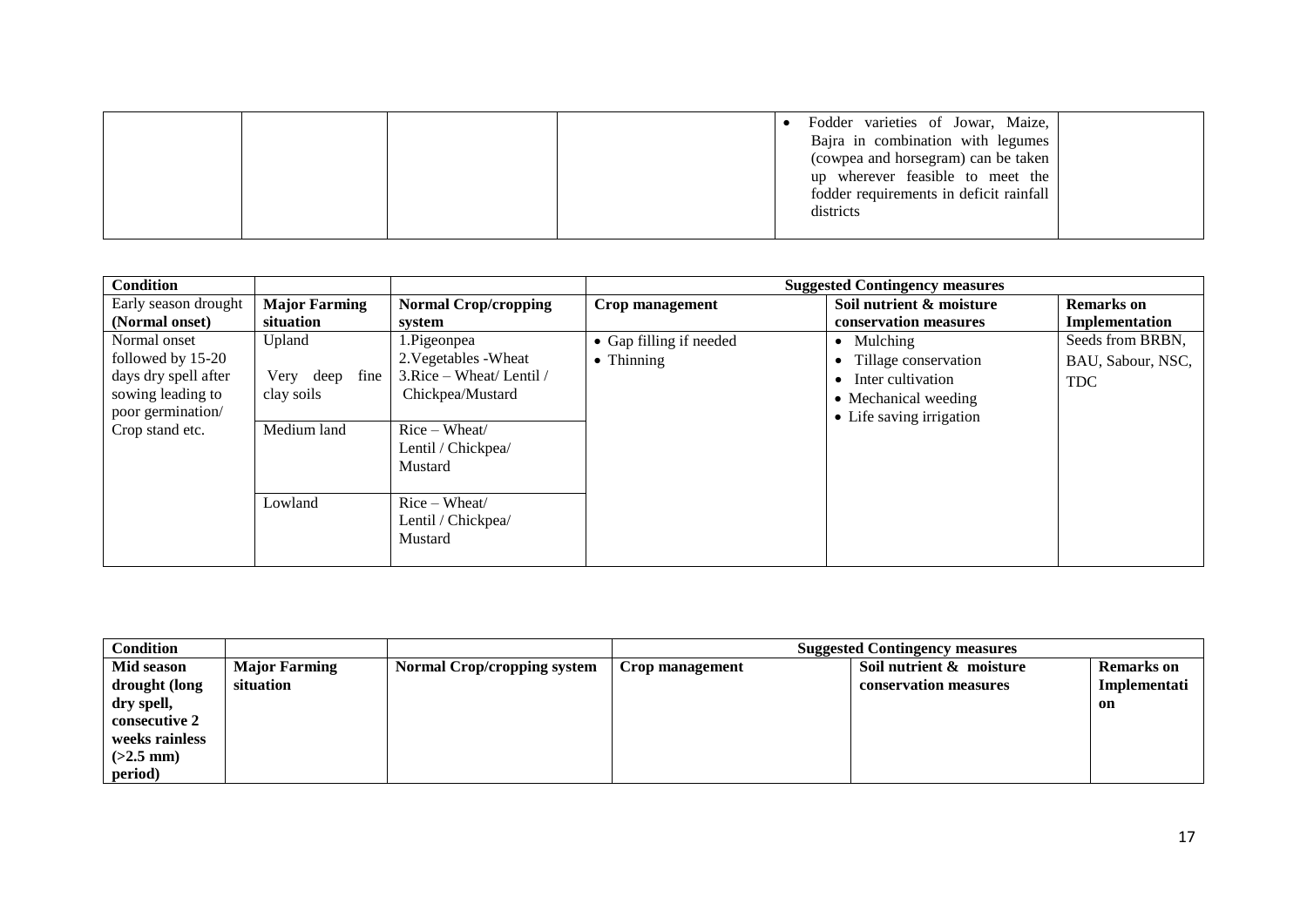| Upland<br>At vegetative | Rice - Wheat/                   | Gap filling of existing crop | Inter culturing            |  |
|-------------------------|---------------------------------|------------------------------|----------------------------|--|
| stage                   | Lentil / Chickpea               | Postponement of top dressing | Mulching                   |  |
| Very deep fine clay     |                                 |                              | Conservation tillage       |  |
| soils                   | Rice-Prabhat, Richharia,        |                              | Foliar spray with (1%) MOP |  |
|                         | Dhanlaxmi, Turanta Saroj        |                              | Life saving irrigation     |  |
| Medium land             | Rice – Wheat/ Lentil /          |                              |                            |  |
|                         | Chickpea                        |                              |                            |  |
|                         |                                 |                              |                            |  |
|                         | Rice-Rajendra Bhagawati,        |                              |                            |  |
|                         | Saroj, Rajendra Suwasni,        |                              |                            |  |
|                         | Santosh, R. Kasturi, Sita, Jaya |                              |                            |  |
| Lowland                 | Rice – Wheat/ Lentil/Chickpea   |                              |                            |  |
|                         | Rice-Rajshree, Santosh, Sita,   |                              |                            |  |
|                         | Rajendra Suwasni                |                              |                            |  |

| <b>Condition</b> |                      |                                    |                              | <b>Suggested Contingency measures</b>   |                   |
|------------------|----------------------|------------------------------------|------------------------------|-----------------------------------------|-------------------|
| Mid season       | <b>Major Farming</b> | <b>Normal Crop/cropping system</b> | Crop management              | Soil nutrient & moisture                | <b>Remarks</b> on |
| drought (long    | situation            |                                    |                              | conservation measures                   | Implementati      |
| dry spell)       |                      |                                    |                              |                                         | on                |
| At flowering/    | Upland               | $Rice-Wheat/$                      | Postponement of top dressing | Interculture<br>$\bullet$               | Seeds from        |
| fruiting stage   |                      | Lentil / Chickpea                  | of nutrients                 | Foliar application with 2%<br>$\bullet$ | BRBN, BAU,        |
|                  |                      |                                    | Life saving irrigation       | <b>MOP</b>                              | Sabour, NSC,      |
|                  |                      | Rice-Prabhat, Richharia,           |                              | Mulching<br>٠                           | <b>TDC</b>        |
|                  |                      | Dhanlaxmi, Turanta Saroj           |                              | Conservation tillage                    |                   |
|                  | Medium land          | Rice – Wheat/ Lentil / Chickpea    |                              | Life saving irrigation                  |                   |
|                  |                      |                                    |                              |                                         |                   |
|                  |                      | Rice-Rajendra Bhagawati,           |                              |                                         |                   |
|                  |                      | Saroj, Rajendra Suwasni,           |                              |                                         |                   |
|                  |                      | Santosh, R. Kasturi, Sita, Jaya    |                              |                                         |                   |
|                  | Lowland              | $Rice-Wheat/$                      |                              |                                         |                   |
|                  |                      | Lentil / Chickpea                  |                              |                                         |                   |
|                  |                      | Rice-Rajshree, Santosh, Sita,      |                              |                                         |                   |
|                  |                      | Rajendra Suwasni                   |                              |                                         |                   |

| $\mathbf{u}$<br>ondition | <sup>,</sup> measures<br>Contingency<br>-Suggested |
|--------------------------|----------------------------------------------------|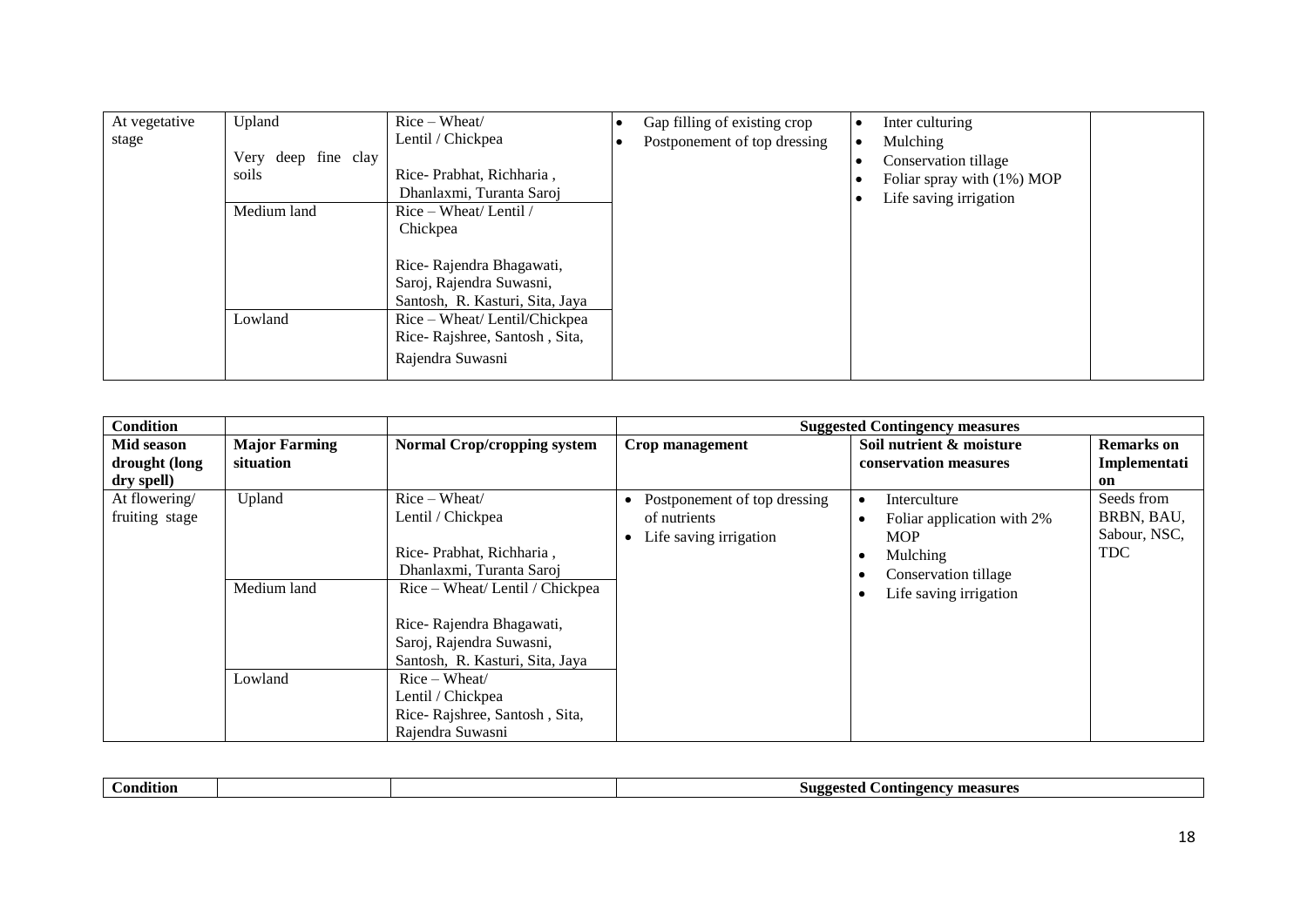| <b>Terminal</b><br>drought | <b>Major Farming</b><br>situation | <b>Normal Crop/cropping system</b> | Crop management                      | Rabi crop planning               | <b>Remarks</b> on<br>Implementati |
|----------------------------|-----------------------------------|------------------------------------|--------------------------------------|----------------------------------|-----------------------------------|
| (Early                     |                                   |                                    |                                      |                                  | on                                |
| withdrawal of              |                                   |                                    |                                      |                                  |                                   |
| monsoon)                   |                                   |                                    |                                      |                                  |                                   |
|                            | Upland                            | Rice-Wheat                         | • Foliar application with 2% Urea to | • For rabi land preparation open | Seeds from                        |
|                            |                                   |                                    | boost up the vegetative growth       | the furrow during evening,       | BRBN, BAU,                        |
|                            |                                   | Rice-Prabhat, Dhanlaxmi,           | • Mulching                           | leave it open overnight and      | Sabour, NSC,                      |
|                            |                                   | Richharia, Turanta, Saroj          | • Life saving irrigation             | plank next morning before        | <b>TDC</b>                        |
|                            | Medium land                       | Maize-Wheat                        |                                      | sunrise for growing early rabi   |                                   |
|                            |                                   |                                    |                                      | crops like Wheat, Rabi           |                                   |
|                            |                                   | Maize - Shaktiman-1,2,3,4,         |                                      | Maize/Pulses /Oilseeds/          |                                   |
|                            |                                   | Suwan, Ganga-11, Deoki, Pusa       |                                      | Vegetables etc.                  |                                   |
|                            |                                   | early hybrid Maka-3                |                                      | • Stored water to be used at     |                                   |
|                            |                                   | Pigeonpea                          |                                      | critical stage of growth of LSI  |                                   |
|                            |                                   |                                    |                                      | • Clean irrigation channel for   |                                   |
|                            |                                   | Var. Bahar, Narendra Pigeonpea-    |                                      | preventing loss of moisture      |                                   |
|                            |                                   |                                    |                                      | through seepage                  |                                   |
|                            | Lowland                           | Rice-Wheat-Greengram               |                                      | • Zero tillage sowing of wheat   |                                   |
|                            |                                   |                                    |                                      |                                  |                                   |
|                            |                                   | Rice-Rajshree, Santosh,            |                                      |                                  |                                   |
|                            |                                   | Sita, Rajendra Suwasni             |                                      |                                  |                                   |

#### **2.1.2 Drought - Irrigated situation**

| <b>Condition</b>   |                      |                                    | <b>Suggested Contingency measures</b> |                           |                   |  |
|--------------------|----------------------|------------------------------------|---------------------------------------|---------------------------|-------------------|--|
|                    | <b>Major Farming</b> | <b>Normal Crop/cropping system</b> | Change in crop/cropping               | <b>Agronomic measures</b> | <b>Remarks</b> on |  |
|                    | situation            |                                    | svstem                                |                           | Implementation    |  |
| Delayed release    | Upland,              | Rice-Wheat/                        | Short duration Rice - Late Wheat      | Direct seeding of rice    | Seeds from BRBN,  |  |
| of water in canals | Medium land,         | Lentil/Chickpea/ Oilseeds          | Early Vegetables - Wheat              | Use dapog nursery         | BAU, Sabour,      |  |
| due to low         | Low land             |                                    |                                       | seedlings for             | NSC, TDC          |  |
| rainfall           |                      |                                    | Rice-Prabhat, Dhanlaxmi,              | transplanting in mid and  |                   |  |
|                    |                      |                                    | Richharia, Turanta                    | lowlands                  |                   |  |
|                    |                      |                                    |                                       | Life saving irrigation    |                   |  |
|                    |                      |                                    |                                       |                           |                   |  |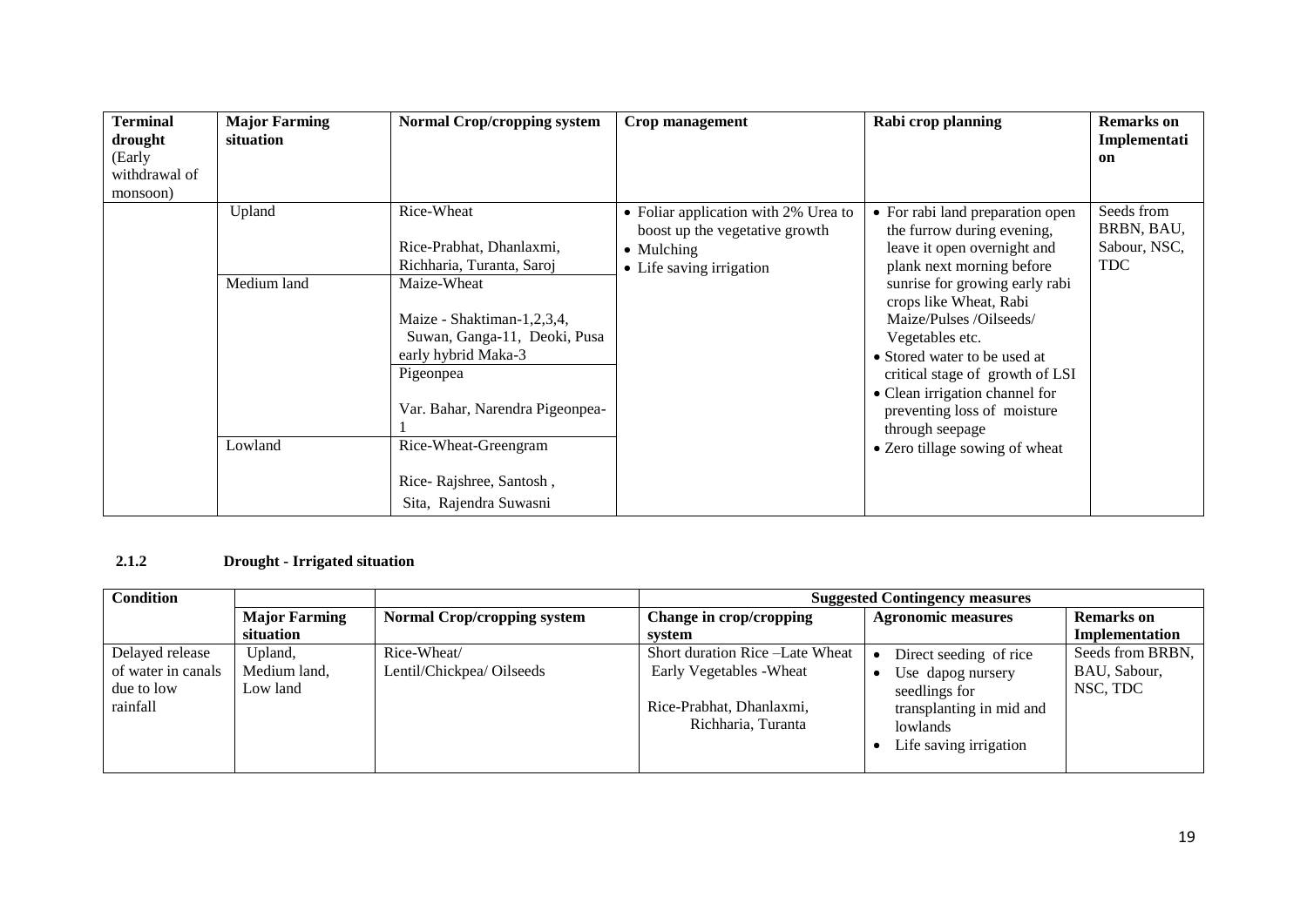| <b>Condition</b>                      |                           |                                                |                                                      | <b>Suggested Contingency measures</b>                                                                            |                                  |
|---------------------------------------|---------------------------|------------------------------------------------|------------------------------------------------------|------------------------------------------------------------------------------------------------------------------|----------------------------------|
|                                       | <b>Major Farming</b>      | <b>Normal Crop/cropping system</b>             | Change in crop/cropping                              | <b>Agronomic measures</b>                                                                                        | <b>Remarks</b> on                |
|                                       | situation                 |                                                | system                                               |                                                                                                                  | Implementation                   |
| Limited release<br>of water in canals | Upland $&$<br>Medium land | Rice-Wheat/Lentil/Chickpea/<br><b>Oilseeds</b> | Short duration Rice-Late<br>Wheat                    | Direct seeding of rice<br>$\bullet$                                                                              | Seeds from BRBN,<br>BAU, Sabour, |
| due to low                            |                           |                                                | Early Vegetables - Wheat                             | Use dapog nursery seedlings<br>٠<br>Adopt SRI technology<br>$\bullet$                                            | NSC, TDC                         |
| rainfall                              |                           |                                                | Rice-Prabhat, Dhanlaxmi,<br>Richharia, Turanta       | Spray of 20 kg/ha of<br>nitrogenous fertilizer over &<br>above basal dose when<br>moisture is available (limited |                                  |
|                                       |                           |                                                | Pigeonpea – Bahar, Pusa-9                            | water)                                                                                                           |                                  |
|                                       |                           |                                                | Narendra Arhar-I                                     | Moisture conservation                                                                                            |                                  |
|                                       |                           |                                                | Gram-Pusa-256, KPG-39                                | through mulching                                                                                                 |                                  |
|                                       |                           |                                                | (Uday), Pusa-372,                                    |                                                                                                                  |                                  |
|                                       |                           |                                                | $SG-2$                                               |                                                                                                                  |                                  |
|                                       |                           |                                                | Lentil-PL-406, Malika,                               |                                                                                                                  |                                  |
|                                       |                           |                                                | Arun ,PL 639                                         |                                                                                                                  |                                  |
|                                       | Lowland                   | Rice-Wheat                                     | Rice-Wheat/                                          |                                                                                                                  |                                  |
|                                       |                           |                                                | Lentil/Chickpea/ Oilseeds                            |                                                                                                                  |                                  |
|                                       |                           |                                                | Rice-, Santosh, Sita, Rajendra<br>Suwasni, R.kasturi |                                                                                                                  |                                  |

| <b>Condition</b>                                                                          |                                   |                                                                                                                |                                                                                                                 | <b>Suggested Contingency measures</b>                                                                                                                                              |                                              |
|-------------------------------------------------------------------------------------------|-----------------------------------|----------------------------------------------------------------------------------------------------------------|-----------------------------------------------------------------------------------------------------------------|------------------------------------------------------------------------------------------------------------------------------------------------------------------------------------|----------------------------------------------|
|                                                                                           | <b>Major Farming</b><br>situation | <b>Normal Crop/cropping system</b>                                                                             | Change in crop/cropping<br>system                                                                               | <b>Agronomic measures</b>                                                                                                                                                          | <b>Remarks</b> on<br>Implementation          |
| Non release of<br>water in canals<br>under delayed<br>onset of<br>monsoon in<br>catchment | Upland $\&$<br>Medium land        | Rice-Wheat/<br>Lentil/Chickpea/ Oilseeds<br>Rice-Prabhat, Dhanlaxmi,<br>Richharia, Rajendra Bhagwati,<br>Saroj | 1.Pigeonpea<br>2. Blackgram-Lentil / Chickpea/<br>Oilseeds<br>3. Sesame - Lentil / Chickpea/<br><b>Oilseeds</b> | Mulching for moisture<br>conservation<br>Application of<br>FYM/compost/<br>vermicompost<br>Foliar application of 2%<br>MOP to resist in dry<br>spell condition in<br>standing crop | Seeds from BRBN,<br>BAU, Sabour,<br>NSC, TDC |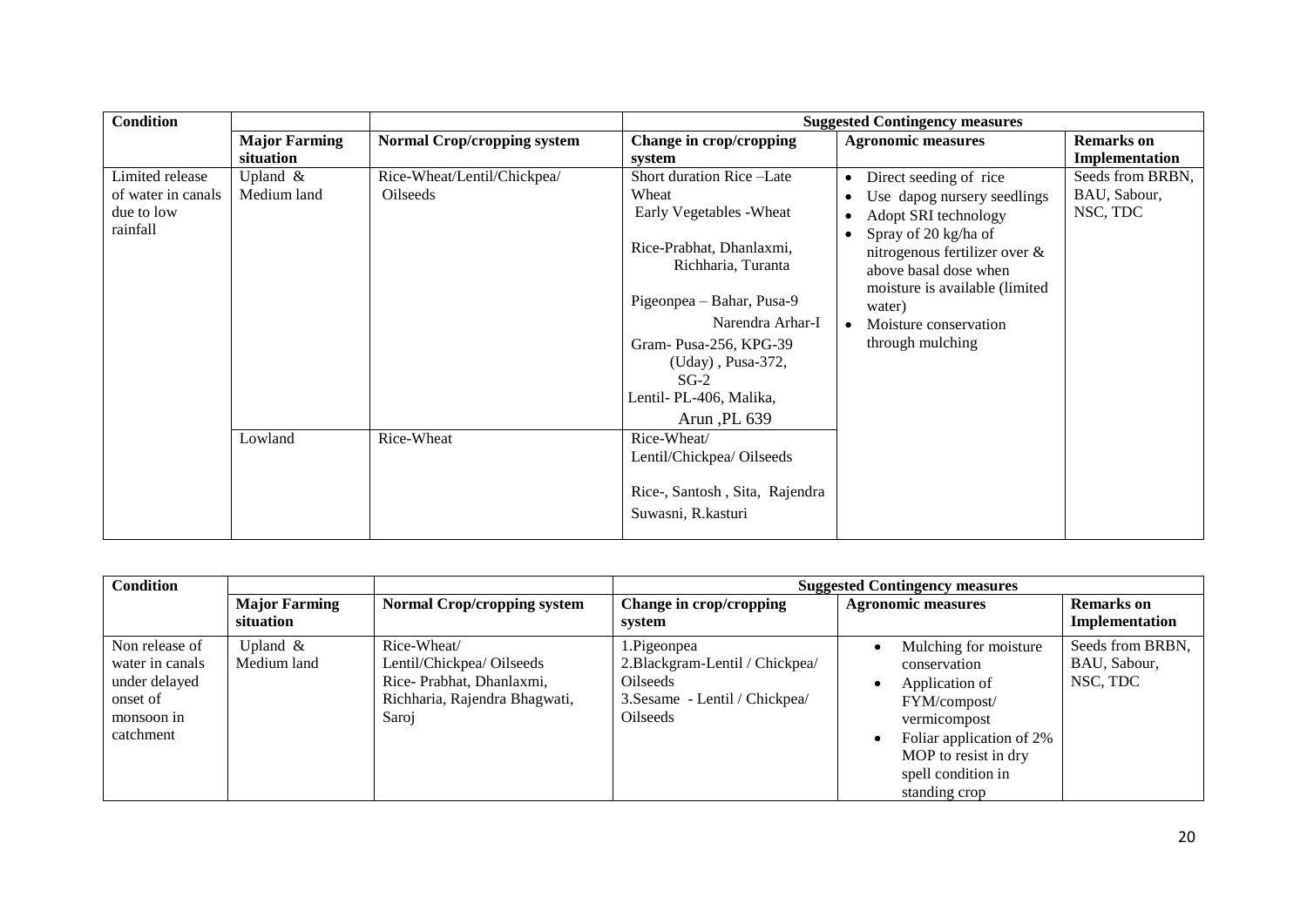| Condition |                                   |                                    | <b>Suggested Contingency measures</b>    |                    |                              |  |
|-----------|-----------------------------------|------------------------------------|------------------------------------------|--------------------|------------------------------|--|
|           | <b>Major Farming</b><br>situation | <b>Normal Crop/cropping system</b> | <b>Change in crop/cropping</b><br>system | Agronomic measures | Remarks on<br>Implementation |  |
|           |                                   |                                    |                                          | Mechanical weeding |                              |  |

| <b>Condition</b>  |                      |                             | <b>Suggested Contingency measures</b> |                           |                   |  |
|-------------------|----------------------|-----------------------------|---------------------------------------|---------------------------|-------------------|--|
|                   | <b>Major Farming</b> | <b>Normal Crop/cropping</b> | Change in crop/cropping               | <b>Agronomic measures</b> | <b>Remarks</b> on |  |
|                   | situation            | system                      | system                                |                           | Implementation    |  |
| Lack of inflows   | Upland $&$           | Rice-Wheat/                 | Prefer sesame                         | Mulching for moisture     | Seeds from BRBN,  |  |
| into tanks due to | Medium land          | Lentil/Chickpea/ Oilseeds/  |                                       | conservation              | BAU, Sabour,      |  |
| insufficient      |                      | Potato                      |                                       | Application of            | NSC, TDC          |  |
| /delayed onset of |                      |                             |                                       | FYM/compost/              |                   |  |
| monsoon           |                      |                             |                                       | vermicompost              |                   |  |
|                   |                      |                             |                                       | Foliar application of     |                   |  |
|                   |                      |                             |                                       | 2% MOP to resist in       |                   |  |
|                   |                      |                             |                                       | dry spell condition in    |                   |  |
|                   |                      |                             |                                       | standing crop             |                   |  |
|                   |                      |                             |                                       | Mechanical weeding        |                   |  |

|                  |                      |                             | <b>Suggested Contingency measures</b> |                            |                   |  |
|------------------|----------------------|-----------------------------|---------------------------------------|----------------------------|-------------------|--|
| <b>Condition</b> | <b>Major Farming</b> | <b>Normal Crop/cropping</b> | Change in crop/cropping               | <b>Agronomic measures</b>  | <b>Remarks</b> on |  |
|                  | situation            | system                      | svstem                                |                            | Implementation    |  |
| Insufficient     | Upland $&$           | $Rice-Wheat$                | . Short duration Rice-                | Mulching for moisture      | Seeds from BRBN,  |  |
| groundwater      | Medium land          |                             | Late Wheat                            | conservation               | BAU, Sabour,      |  |
| recharge due to  |                      |                             | 2. Pigeonpea                          | Application of             | NSC, TDC          |  |
| low rainfall     |                      |                             |                                       | FYM/compost/               |                   |  |
|                  |                      |                             | Rice-Prabhat, dhanlaxmi,              | vermicompost               |                   |  |
|                  |                      |                             | Richharia, Turanta                    | Foliar application of 2%   |                   |  |
|                  |                      |                             |                                       | MOP to resist in dry spell |                   |  |
|                  |                      |                             |                                       | condition in standing crop |                   |  |
|                  |                      |                             |                                       | Mechanical weeding         |                   |  |

**2.2 Unusual rains (untimely, unseasonal etc)** (for both rainfed and irrigated situations)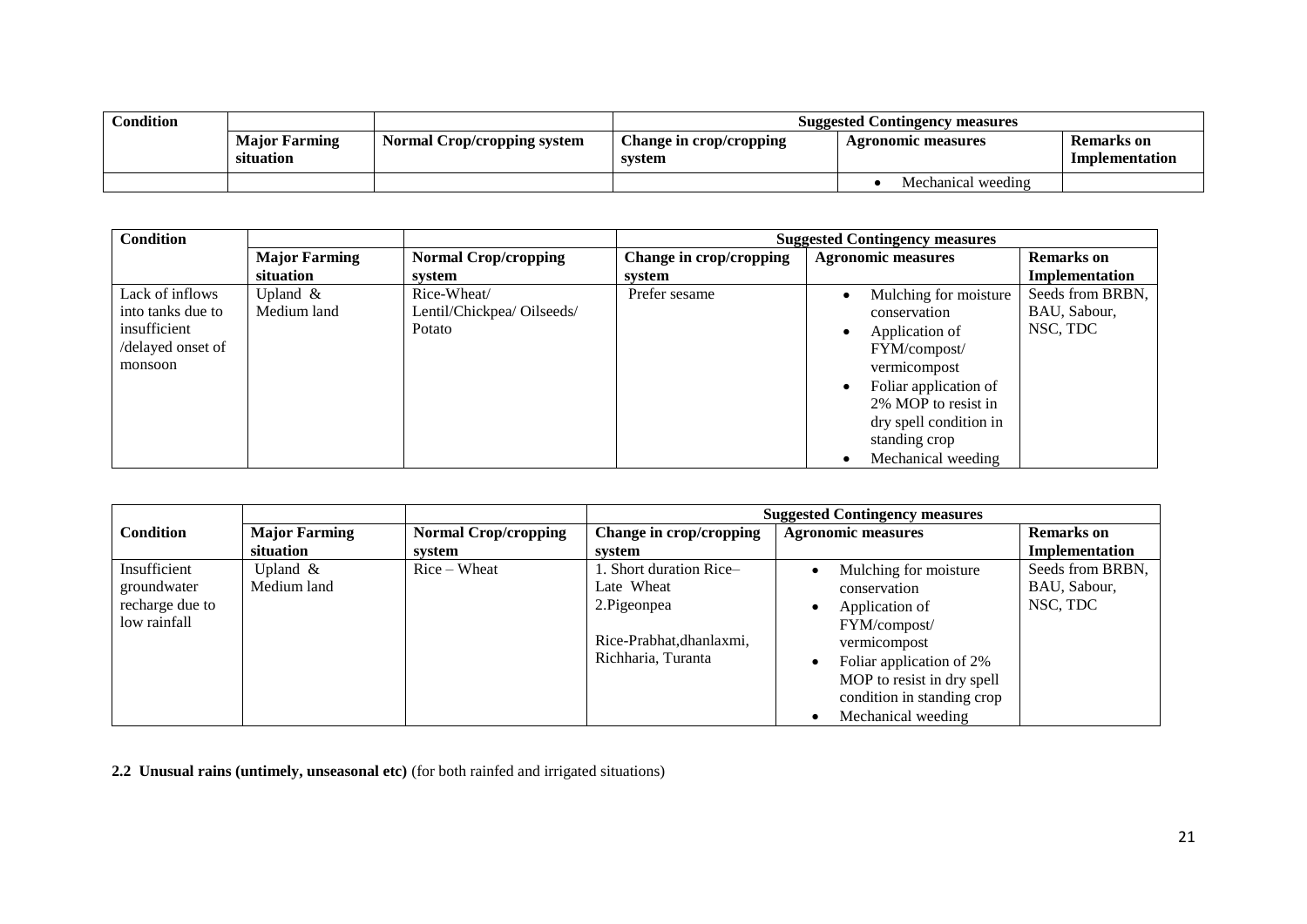| <b>Condition</b>                                                               |                                                                                                                                                | <b>Suggested contingency measure</b>                                                                                                                |                                                                                                      |                                                                   |
|--------------------------------------------------------------------------------|------------------------------------------------------------------------------------------------------------------------------------------------|-----------------------------------------------------------------------------------------------------------------------------------------------------|------------------------------------------------------------------------------------------------------|-------------------------------------------------------------------|
| <b>Continuous high</b><br>rainfall in a short span<br>leading to water logging | <b>Vegetative stage</b>                                                                                                                        | <b>Flowering stage</b>                                                                                                                              | Crop maturity stage                                                                                  | Post harvest                                                      |
| Rice                                                                           | • Drainage management<br>• Re transplanting through<br>Dapog nursery if needed<br>• Gap filling, if required<br>• Resowing through drum seeder | Drainage management<br>$\bullet$<br>Subsequent crop like Toria<br>$\bullet$<br>may be taken if present crop<br>is substantially<br>damaged/affected | Drainage management<br>Subsequent crop if totally<br>damaged<br>Harvest at physiological<br>maturity | Proper drying<br>$\bullet$<br>Transportation                      |
| Maize                                                                          | • Drainage management<br>• Gap filling, if needed<br>• Resowing, if sequentially affected                                                      | Drainage management<br>$\bullet$<br>Alternative Rabi maize or<br>other rabi crop if<br>substantially damaged                                        | Drainage management<br>Subsequent crop if totally<br>damaged<br>Harvest at physiological<br>maturity | Proper drying<br>$\bullet$<br>Safer storage and<br>Transportation |
| Pigeonpea                                                                      | • Drainage management<br>• Gap filling if needed<br>• September sowing of Pigeonpea if<br>Kharif Pigeonpea is completely<br>affected           | • Drainage management                                                                                                                               |                                                                                                      | Proper drying<br>Safer storage and<br>Transportation              |
| Horticulture                                                                   |                                                                                                                                                |                                                                                                                                                     |                                                                                                      |                                                                   |
| Mango<br>Banana                                                                | • Drainage management<br>• Gap filling                                                                                                         | $\bullet$ Drainage management                                                                                                                       | • Drenching with copper fungicides<br>• Drainage management                                          | Storage and transportation<br>at safer place                      |
| Guava                                                                          | • Replanting if completely damaged                                                                                                             |                                                                                                                                                     |                                                                                                      |                                                                   |
| Lemon                                                                          | • Drainage management<br>• Re-plantation                                                                                                       | Drainage management                                                                                                                                 | Drainage management                                                                                  | Storage at safer place                                            |
| Coconut                                                                        | • Drainage management<br>• Re-plantation                                                                                                       | Drainage management                                                                                                                                 | Drainage management                                                                                  | Storage at safer place                                            |
|                                                                                | Heavy rainfall with high speed winds in a short span                                                                                           |                                                                                                                                                     |                                                                                                      |                                                                   |
| Rice                                                                           | Gap filling, if required<br>$\bullet$                                                                                                          |                                                                                                                                                     |                                                                                                      | Safer storage<br>$\bullet$                                        |
| Maize                                                                          | Gap filling, if damage less<br>than 20%                                                                                                        |                                                                                                                                                     |                                                                                                      | Safer storage                                                     |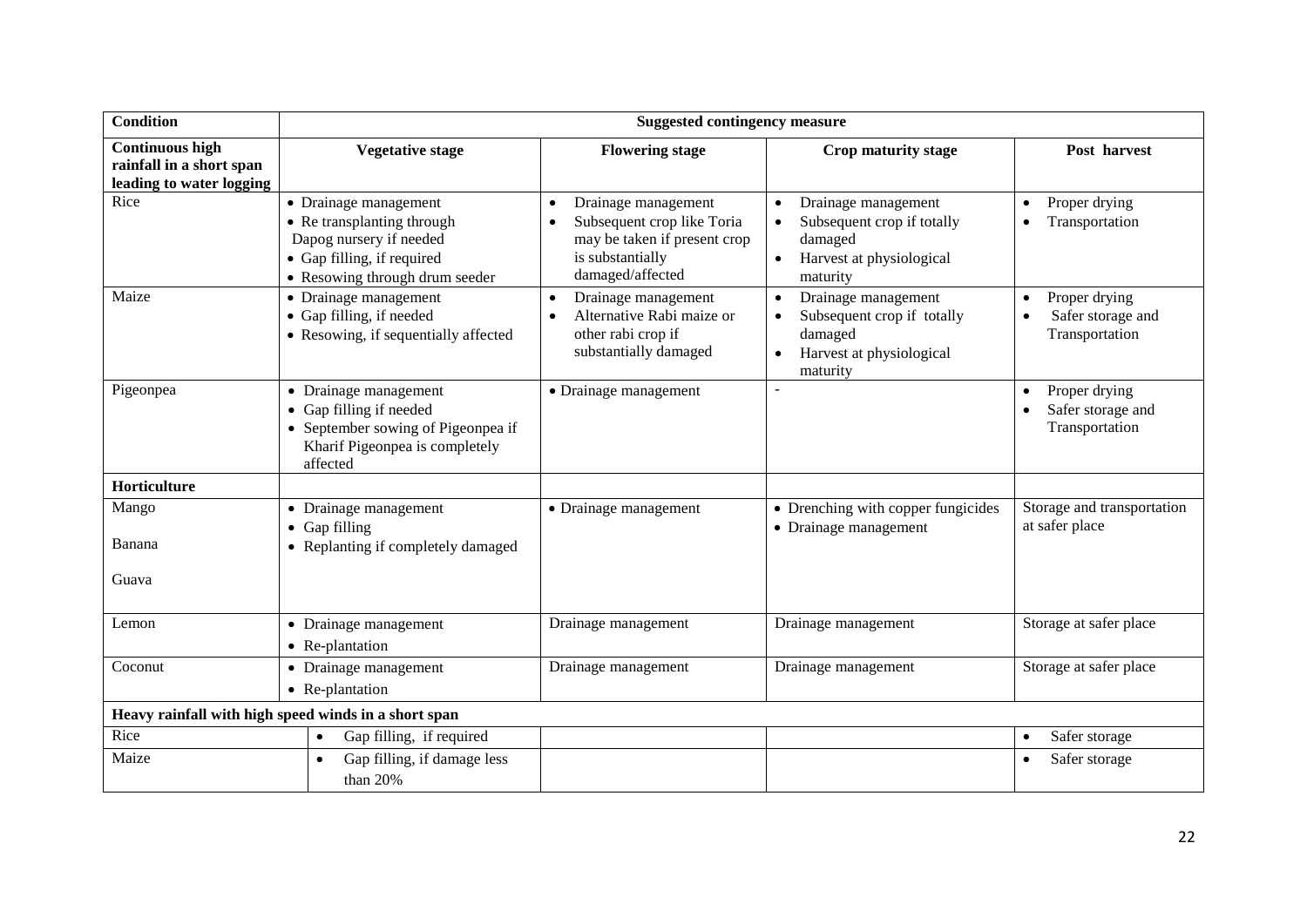|                                                        | If more, damage replanting<br>$\bullet$                                                                                                                                                                                          |                                                                                                                                                  |                                                                                     |                                                                                                                                                                  |
|--------------------------------------------------------|----------------------------------------------------------------------------------------------------------------------------------------------------------------------------------------------------------------------------------|--------------------------------------------------------------------------------------------------------------------------------------------------|-------------------------------------------------------------------------------------|------------------------------------------------------------------------------------------------------------------------------------------------------------------|
| Pigeonpea                                              | Gap filling if required<br>$\bullet$                                                                                                                                                                                             |                                                                                                                                                  |                                                                                     | Safer storage<br>$\bullet$                                                                                                                                       |
| Horticulture                                           |                                                                                                                                                                                                                                  |                                                                                                                                                  |                                                                                     |                                                                                                                                                                  |
| Mango                                                  | Drainage management<br>Replanting, if<br>$\bullet$                                                                                                                                                                               |                                                                                                                                                  |                                                                                     | Safe storage and<br>transportation                                                                                                                               |
| Litchi                                                 | completely damaged                                                                                                                                                                                                               |                                                                                                                                                  |                                                                                     | Safe storage and                                                                                                                                                 |
| Banana                                                 |                                                                                                                                                                                                                                  | Staking with Bamboo                                                                                                                              | Staking with Bamboo                                                                 | transportation                                                                                                                                                   |
| Papaya                                                 |                                                                                                                                                                                                                                  |                                                                                                                                                  |                                                                                     |                                                                                                                                                                  |
| Outbreak of pests and diseases due to unseasonal rains |                                                                                                                                                                                                                                  |                                                                                                                                                  |                                                                                     |                                                                                                                                                                  |
| Rice                                                   | Seedling treatment with<br>❖<br>granular insecticide with<br>phorate 10G or carbofuran<br>3G.<br>Maintain shallow water<br>❖<br>in nursery beds<br>❖ Providing good drainage.                                                    | Use copper fungicides<br>against Bacterial leaf<br>blight (BLB).<br>Split application of N<br>❖<br>fertilizer (3-4 times)                        | ❖ Harvest at physiological<br>maturity                                              | Proper drying and safe<br>storage                                                                                                                                |
| Maize                                                  | yellowing<br>❖<br>Drainage,<br>and<br>mainly due to<br>nitrogen<br>deficiency apply N split doses<br>$_{\mathrm{of}}$<br>Application<br>granular<br>❖<br>insecticides viz. Thimet 10g,<br>or Carbofuran 3g. in whorl of<br>maize | Foliar blight control through<br>❖<br>Mancozeb @ 2.5g/l<br>Or Zineb/ Maneb @ 2.5-4 g/lit of<br>water (2-4 applications at 8-10 days<br>interval) | Cob harvesting from<br>❖<br>standing crop<br>❖ Harvest at physiological<br>maturity | Storage in safe places like<br>❖<br>farmer warehouse/tent<br>covering of produce<br>Ensure 10-12% moisture<br>❖<br>in grains before storage<br>Proper dying<br>❖ |
| Pigeonpea                                              | Provide drainage<br>❖<br>Seed treatment with 1 g<br>❖<br>carbendizim $+2g$<br>thiram/kg seed.                                                                                                                                    | Provide drainage                                                                                                                                 | Provide drainage                                                                    | Proper dying<br>❖<br>Storage at safe place and<br>$\bullet$<br>transportation                                                                                    |
| Horticulture                                           |                                                                                                                                                                                                                                  |                                                                                                                                                  |                                                                                     |                                                                                                                                                                  |
| Vegetables                                             | Drainage of standing<br>$\bullet$<br>water<br>Spraying of pesticides<br>with adjuvant.                                                                                                                                           |                                                                                                                                                  |                                                                                     | Safe storage &<br>transportation                                                                                                                                 |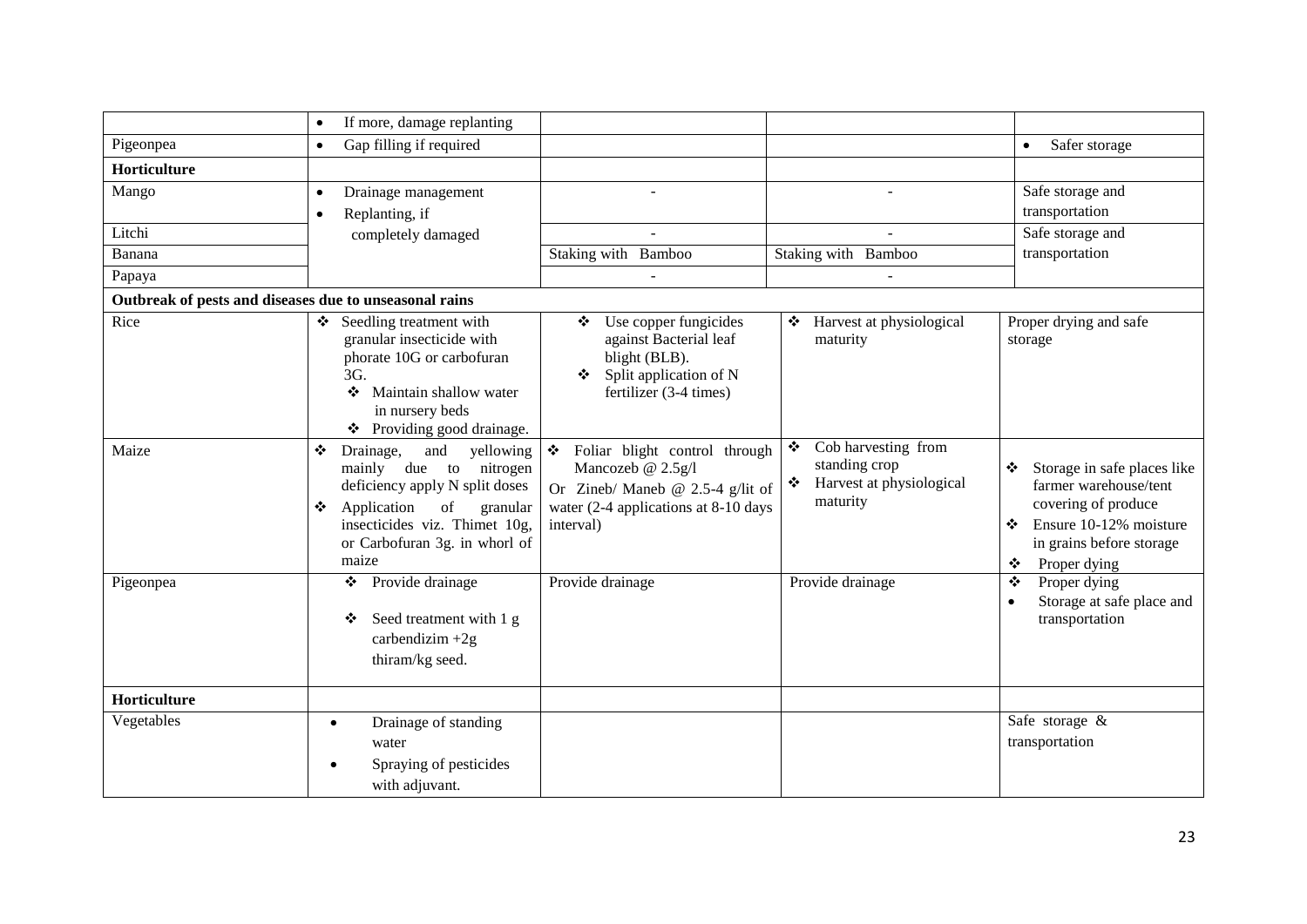| Mango  | Mango                              | Anthracnose:-                         | Anthracnose:-                     |                |
|--------|------------------------------------|---------------------------------------|-----------------------------------|----------------|
|        |                                    | The foliar infection can be           | Apply Carbendezim/                |                |
|        |                                    | controlled by spraying of copper      | Thiophanate methyl (1g/lit) to    |                |
|        |                                    | oxychloride (0.3%)                    | control of Anthracnose.           |                |
|        |                                    |                                       | Blossom infection can be          |                |
|        |                                    | Use bio control agent viz             | controlled effectively by         |                |
|        |                                    | Streptosporangium pseudovulgare       | spraying of Bavistin $(0.1\%)$ at |                |
|        |                                    |                                       | 15 days interval.                 |                |
|        |                                    | <b>Bacterial canker:</b>              |                                   |                |
|        |                                    | Regular inspection of orchards,       | Mango powdery mildew:             |                |
|        |                                    | sanitation and seedling certification | Spray wettable sulphur $(0.2\%)$  |                |
|        |                                    | are                                   | & calixin or karathane $(0.1\%)$  |                |
|        |                                    | Recommended as preventive             | during second week of             |                |
|        |                                    | measures.                             | December                          |                |
|        |                                    |                                       |                                   |                |
|        |                                    | Mango stones for raising seedlings    |                                   |                |
|        |                                    | (root stock) should always be taken   |                                   |                |
|        |                                    | from                                  |                                   |                |
|        |                                    | healthy fruits.                       |                                   |                |
|        |                                    |                                       |                                   |                |
|        |                                    | Use of wind-breaks helps in           |                                   |                |
|        |                                    | reducing brushing/wounding and        |                                   |                |
|        |                                    | thus reduces the chance of            |                                   |                |
|        |                                    | infection.                            |                                   |                |
| Litchi | <b>Fruit Fly:</b>                  | <b>Fruit Fly:</b>                     | Harvest at proper time            |                |
|        | Monitor adult fruit flies emrgence | First Spray delta menthrin 0.0025%    |                                   |                |
|        | by using methyl eugenol or sex     | plus molasses 0.1% . after 10-12      |                                   |                |
|        | pheromone traps.                   | days spray fenthion $0.05\%$ +        |                                   |                |
|        |                                    | molasses 0.1% followed by             |                                   |                |
|        |                                    | dimethoate $0.045%$ + molasses        |                                   |                |
|        |                                    | 0.1% if required                      |                                   |                |
| Banana | Drainage of standing<br>$\bullet$  |                                       |                                   | Safe storage & |
|        | water                              |                                       |                                   | transportation |
| Papaya | Drainage of standing               |                                       |                                   | Safe storage & |
|        | water                              |                                       |                                   | transportation |

#### **2.3 Floods**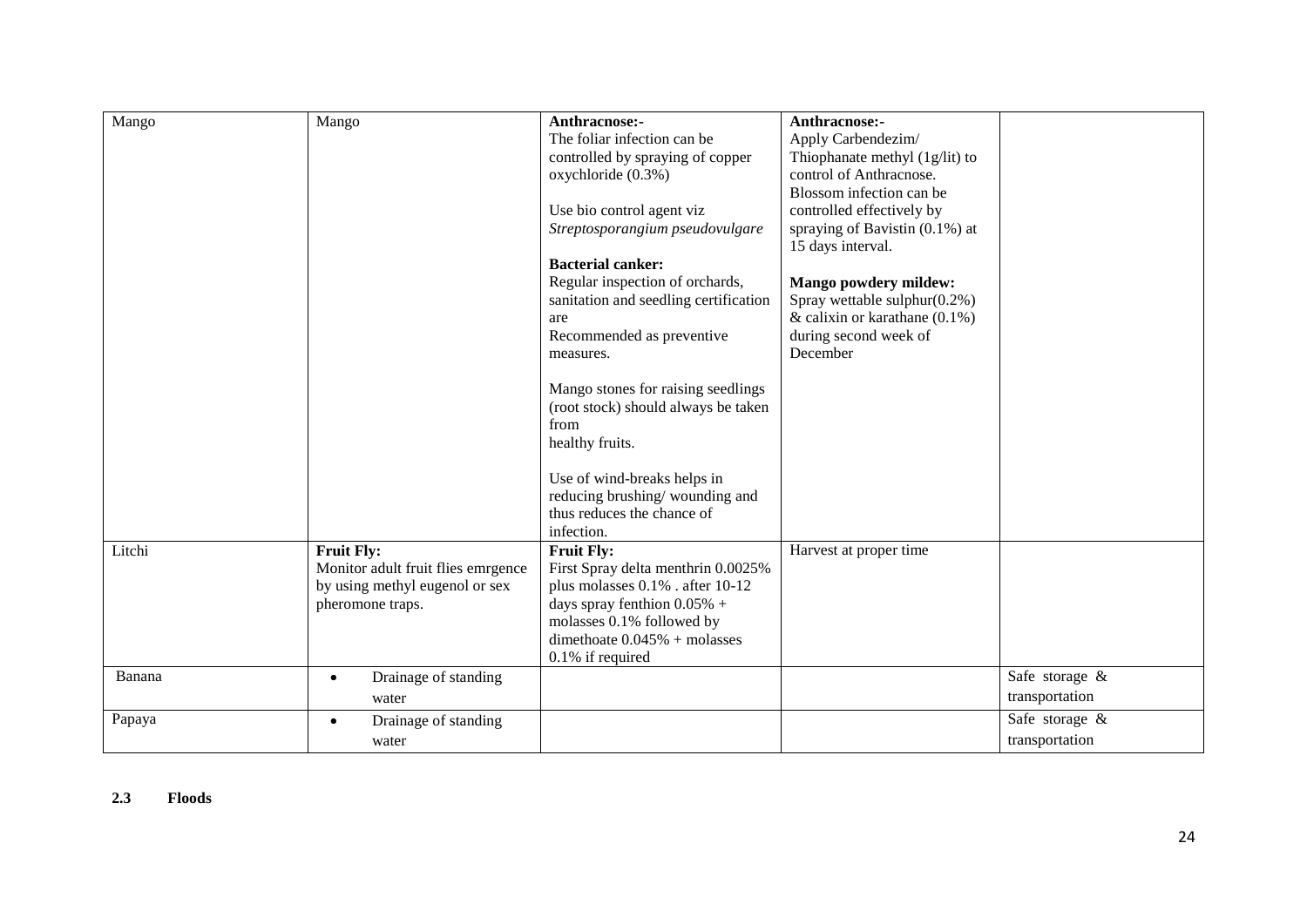| <b>Condition</b>                                                                                | Suggested contingency measure" |                         |                           |            |  |
|-------------------------------------------------------------------------------------------------|--------------------------------|-------------------------|---------------------------|------------|--|
| <b>Transient water logging/ partial</b><br>inundation <sup>1</sup>                              | Seedling / nursery stage       | <b>Vegetative stage</b> | <b>Reproductive stage</b> | At harvest |  |
| Continuous submergence<br>for more than 2 days <sup>2</sup><br>Sea water intrusion <sup>3</sup> | Not Applicable                 |                         |                           |            |  |

## **2.4 Extreme events: Heat wave / Cold wave/Frost/ Hailstorm /Cyclone**

| <b>Extreme event type</b>                       | Suggested contingency measure <sup>r</sup> |                                                                 |                           |                |
|-------------------------------------------------|--------------------------------------------|-----------------------------------------------------------------|---------------------------|----------------|
|                                                 | Seedling / nursery stage                   | <b>Vegetative stage</b>                                         | <b>Reproductive stage</b> | At harvest     |
| <b>Heat Wave</b>                                |                                            |                                                                 |                           |                |
| Rice                                            | Provide irrigation                         | Provide irrigation,                                             | Provide irrigation,       |                |
| Maize                                           |                                            |                                                                 |                           |                |
| Pigeonpea                                       |                                            |                                                                 |                           |                |
| Horticulture                                    |                                            |                                                                 |                           |                |
| Mango, Papaya<br>Litchi                         | Provide irrigation                         | Provide irrigation                                              | Provide irrigation        |                |
| Cold wave                                       |                                            |                                                                 |                           |                |
| Wheat, Pigeonpea,<br>Lentil, Potato, Pulses     |                                            | Light irrigation, Mulching                                      |                           |                |
| Horticulture                                    |                                            |                                                                 |                           |                |
| Bhendi, Brinjal, Chili,<br>Tomato, Bottle guord |                                            | Light irrigation, Mulching<br>Smoke generation to generate heat |                           |                |
| Frost                                           |                                            |                                                                 |                           |                |
| Wheat, Chickpea,<br>Pigeonpea, Lentil           |                                            | Light irrigation, Mulching                                      |                           |                |
| Horticulture                                    |                                            |                                                                 |                           |                |
| Bhendi, Brinjal, Chilli                         |                                            | Light irrigation, Mulching                                      |                           |                |
| Tomato & Potato                                 |                                            | Earth up to 15cm ht. Light irrigation,                          |                           | Harvest in dry |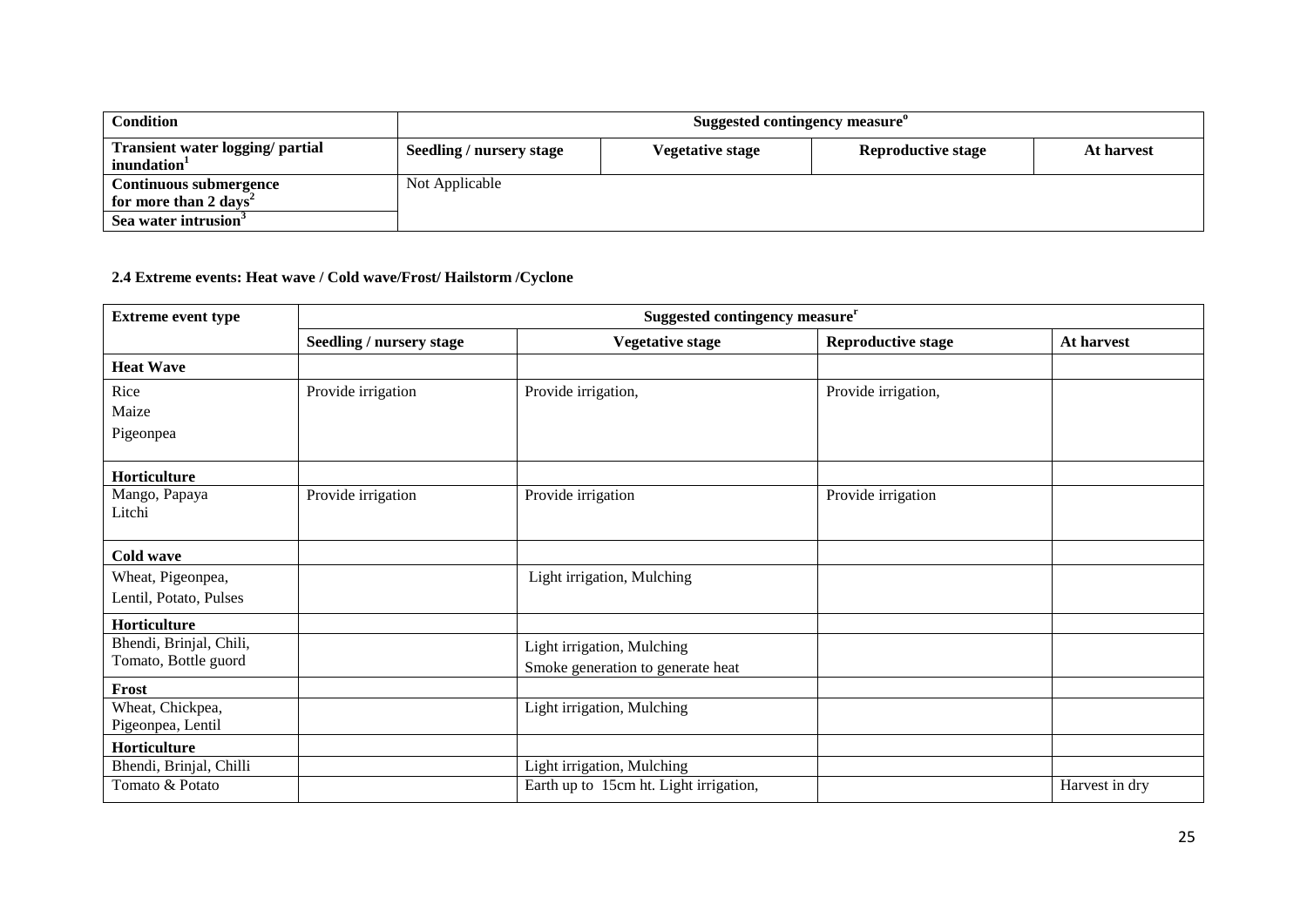|                 |                          | Mulching | weather |
|-----------------|--------------------------|----------|---------|
| Hailstorm       | Not<br>Applicable        |          |         |
| $\alpha$ velone | <b>Not</b><br>Applicable |          |         |

## **2.5 Contingent strategies for Livestock, Poultry & Fisheries**

## **2.5.1 Livestock**

|                               | <b>Suggested contingency measures</b>                                                                                                                                                                                                                                                                                         |                                                                                                                                                                                                 |                                                                                                                                                                                                                                                                |  |
|-------------------------------|-------------------------------------------------------------------------------------------------------------------------------------------------------------------------------------------------------------------------------------------------------------------------------------------------------------------------------|-------------------------------------------------------------------------------------------------------------------------------------------------------------------------------------------------|----------------------------------------------------------------------------------------------------------------------------------------------------------------------------------------------------------------------------------------------------------------|--|
|                               | Before the event <sup>s</sup>                                                                                                                                                                                                                                                                                                 | During the event                                                                                                                                                                                | After the event                                                                                                                                                                                                                                                |  |
| <b>Drought</b>                |                                                                                                                                                                                                                                                                                                                               |                                                                                                                                                                                                 |                                                                                                                                                                                                                                                                |  |
| Feed and fodder availability  | Planning of Cultivation of fodder<br>1.<br>tree to combat such situation<br>2.<br>Storage of Improved Quality<br>Fodder<br>Conservation & Storage<br>of Feed & Fodder, Hay<br>and Silage:<br>Development $&$ storage of: $-$<br>(a) Complete Feed Block<br>Urea-Molasses-Mineral-<br>(b)<br><b>Block</b>                      | Feeding of Complete Feed Block<br>1.<br>Feeding of Urea-Molasses-<br>Mineral-Block & Fodder<br>3.<br>Feeding of stored<br>Hay/Silage/Improved Quality<br>Fodder<br>Feeding of Tree leaves<br>4. | Production of forage crops<br><b>Balanced feeding of Animal</b><br>supported with little higher<br>concentrate mixture<br>Cultivation of fodder Rabi maize if<br>2.<br>water stagnated upto Nov/<br>December<br>3.<br>Jowar/Cowpea<br>Maize in September<br>4. |  |
| Drinking water                | Storage of water in reservoir                                                                                                                                                                                                                                                                                                 | Drinking of stored water with salt                                                                                                                                                              |                                                                                                                                                                                                                                                                |  |
| Health and disease management | Normal vaccination schedule<br>Veterinary Preparedness with Medicines,<br>Vaccines and provision for mobile<br>ambulatory van.<br>The Govt. should take steps to procure<br>sufficient quantity of essential life saving<br>medicines.<br><b>List of life saving Medicines</b><br>Corticosteroids<br>Nikethamide<br>Antibloat | Putting ice block on head of animal<br>Thathing of roof of animal shelter<br>Hanging moist gunny bag around<br>shelter<br>Animal safety, Health camp and<br>Treatment                           | Treatment, health camps Culling of Sick<br>animals and disposal of carcass                                                                                                                                                                                     |  |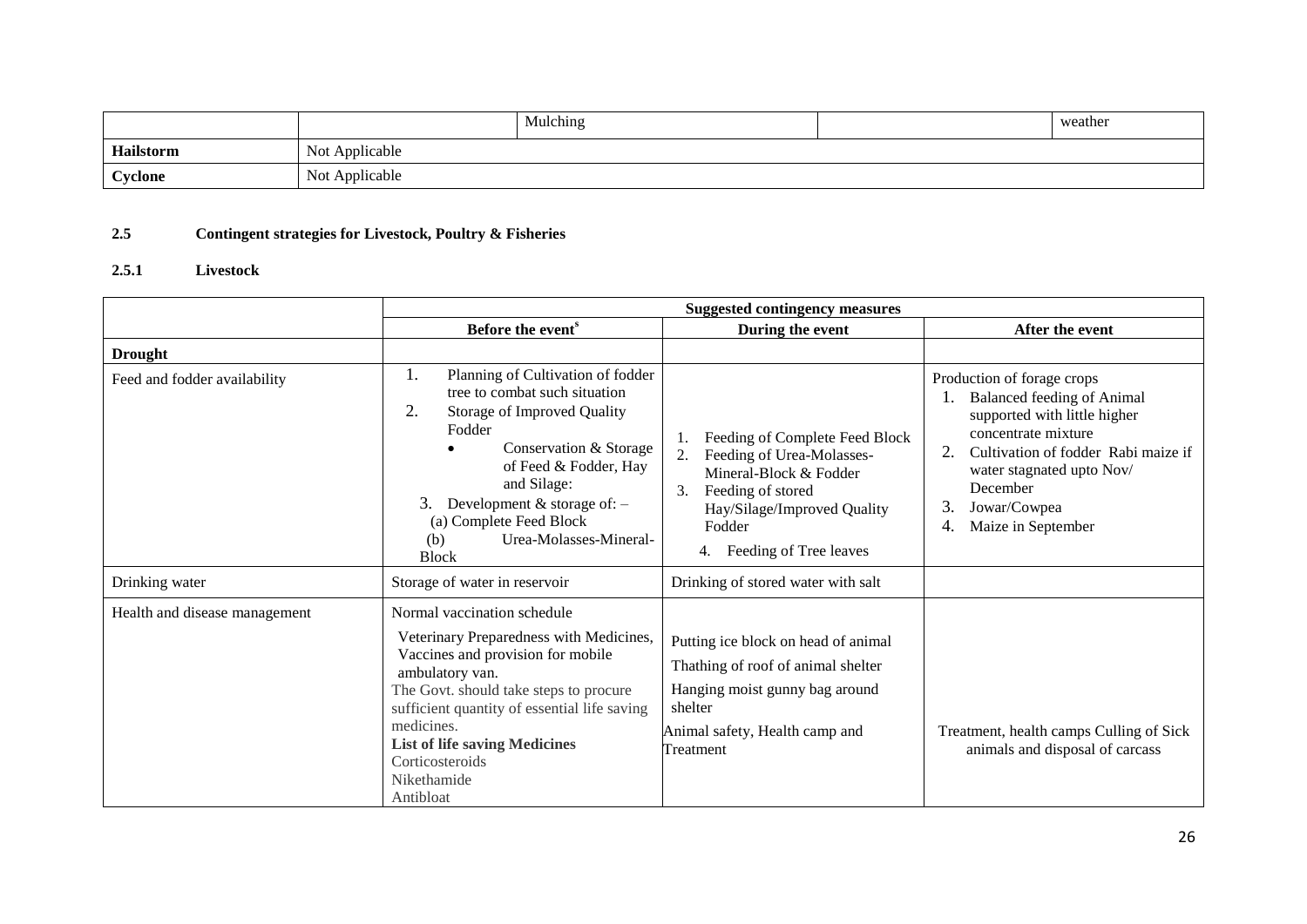|                         | Adrenaline                     |  |
|-------------------------|--------------------------------|--|
|                         | Antihistaminic                 |  |
|                         | Antidotes for common poisoning |  |
|                         | Antisnake venom                |  |
|                         | Broad spectrum antibiotics     |  |
|                         | Anti-inflammatory              |  |
|                         | Antipyretic and Analgesics     |  |
|                         | Fluids and Electrolytes        |  |
| <b>Floods</b>           | Not applicable                 |  |
| Cyclone                 | Not applicable                 |  |
| Heat wave and cold wave |                                |  |

#### **2.5.2 Poultry**

|                                         | <b>Suggested contingency measures</b>                                                                                          | Convergence/linkage<br>s with ongoing<br>programs, if any                                                                                                                                                                                     |                                                |  |  |
|-----------------------------------------|--------------------------------------------------------------------------------------------------------------------------------|-----------------------------------------------------------------------------------------------------------------------------------------------------------------------------------------------------------------------------------------------|------------------------------------------------|--|--|
|                                         | Before the event <sup>a</sup>                                                                                                  | During the event                                                                                                                                                                                                                              | After the event                                |  |  |
| <b>Drought</b>                          |                                                                                                                                |                                                                                                                                                                                                                                               |                                                |  |  |
| Shortage of feed ingredients            | Storage of adequate feed in advance                                                                                            | Feeding the balanced diet with mineral<br>mixture                                                                                                                                                                                             |                                                |  |  |
| Drinking water                          | Storage of water in reservoir                                                                                                  | Drinking of water                                                                                                                                                                                                                             |                                                |  |  |
| Health and disease management           | Vaccines to be used for Poultry<br>Mareks disease vaccine<br>RDV $(F_1 \& R_2B)$ ,<br>FPV,<br><b>IBRV &amp;</b><br><b>IBDV</b> | An emergency kit for poultry should be<br>made ready well in advance. The Poultry<br>kit should have Cage, mask, mash, pellet<br>feed trough, waterers, detergents, poultry<br>vaccines, Veterinary drugs, workers<br>protection uniform etc. | Culling of Sick birds<br>and disposal of dead. |  |  |
| <b>Floods</b>                           |                                                                                                                                |                                                                                                                                                                                                                                               |                                                |  |  |
| Cyclone                                 |                                                                                                                                |                                                                                                                                                                                                                                               |                                                |  |  |
| Heat wave and cold wave                 | $\overline{a}$                                                                                                                 |                                                                                                                                                                                                                                               |                                                |  |  |
| based on forewarning wherever available |                                                                                                                                |                                                                                                                                                                                                                                               |                                                |  |  |

**2.5.3 Fisheries/ Aquaculture**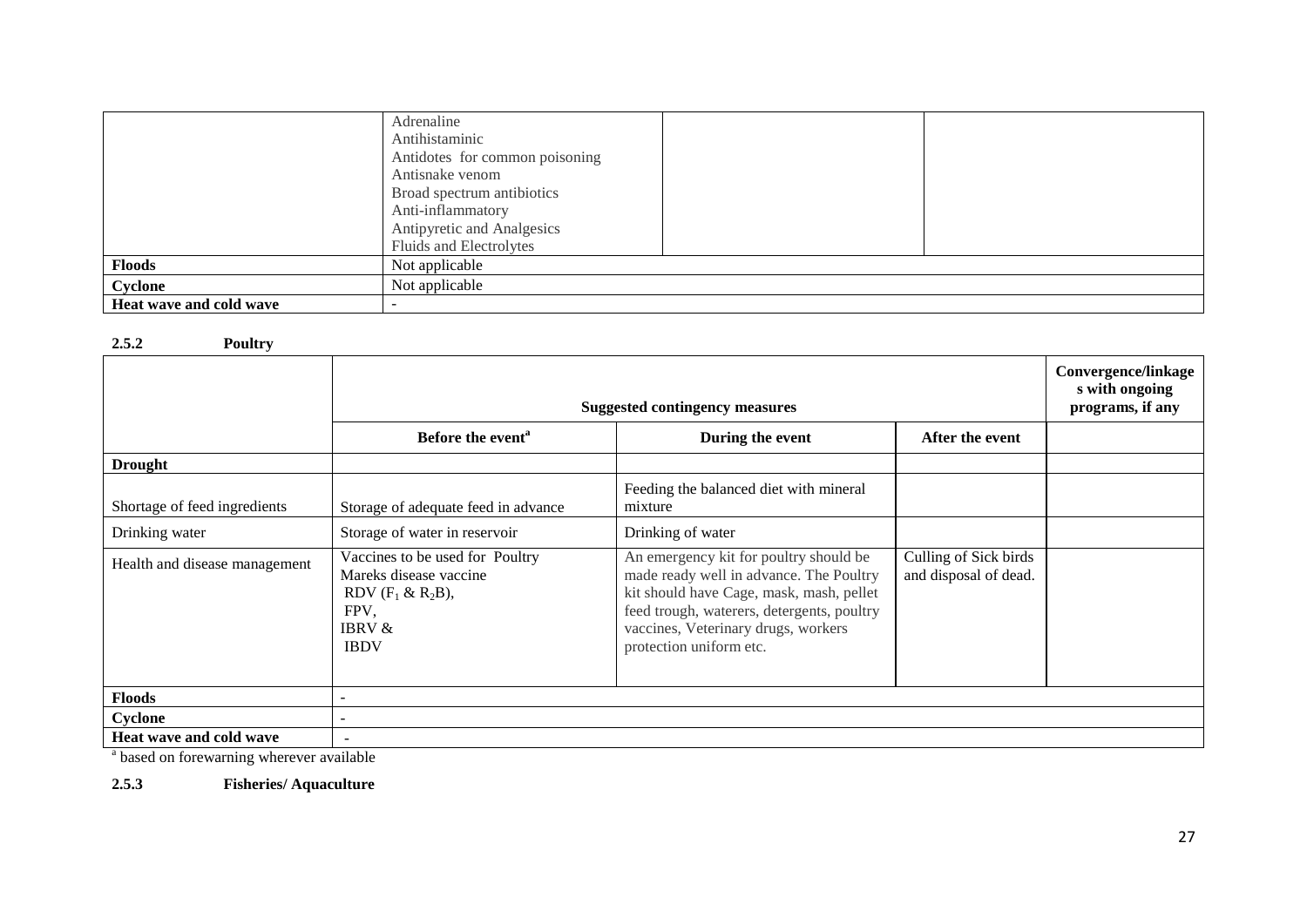|                                                                       | <b>Suggested contingency measures</b>                                                                                                                 |                                                                                                                                                               |                                                                                                                                                                                                                |  |
|-----------------------------------------------------------------------|-------------------------------------------------------------------------------------------------------------------------------------------------------|---------------------------------------------------------------------------------------------------------------------------------------------------------------|----------------------------------------------------------------------------------------------------------------------------------------------------------------------------------------------------------------|--|
|                                                                       | Before the event <sup>a</sup>                                                                                                                         | During the event                                                                                                                                              | After the event                                                                                                                                                                                                |  |
| 1) Drought                                                            |                                                                                                                                                       |                                                                                                                                                               |                                                                                                                                                                                                                |  |
| A. Capture                                                            |                                                                                                                                                       |                                                                                                                                                               |                                                                                                                                                                                                                |  |
| B. Aquaculture                                                        |                                                                                                                                                       |                                                                                                                                                               |                                                                                                                                                                                                                |  |
| (i) Shallow water in ponds due to<br>insufficient rains/inflow        | (i) Thinning of population<br>(ii) Arrangement of water supply from<br>external resource                                                              | Partial harvesting<br>(i)<br>Addition of water<br>(ii)<br>Stocking of air breathing fishes<br>(iii)                                                           | Maintenances of remaining stock till<br>(i)<br>favorable condition achieved<br>(ii) If not feasible, total harvesting or<br>transfer of fishes may be done.<br>(iii) Preparation of the pond for next<br>crop. |  |
| (ii) Impact of salt load build up in ponds<br>change in water quality | Regular monitoring of water quality<br>(i)<br>parameter.<br>(ii) Arrangement of aeration<br>(iii) Addition of water from external<br>resource         | Arrangement of aeration.<br>(i)<br>Addition of water<br>(ii)<br>Monitoring of water quality<br>a.<br>Reduction of manuring according<br>b.<br>to water level. |                                                                                                                                                                                                                |  |
| 2) Floods                                                             |                                                                                                                                                       |                                                                                                                                                               |                                                                                                                                                                                                                |  |
| A. Capture                                                            |                                                                                                                                                       |                                                                                                                                                               |                                                                                                                                                                                                                |  |
| B. Aquaculture                                                        |                                                                                                                                                       |                                                                                                                                                               |                                                                                                                                                                                                                |  |
| (i) Inundation with flood water                                       | (i) Elevation/Renovation of pond dyke.<br>(ii) Sale of Table/marketable size fishes<br>(iii) construction of earthen nursery ponds<br>in upland areas | Collection of naturally bred seeds<br>(Spawn /fry /fingerling) from flooded<br>water<br>Stocking in nursery ponds for rearing                                 | -Retain the water in pond immediately<br>after flood through repairing of damaged<br>dyke etc.<br>-Netting of pond<br>-Removal of unwanted, predatory/weed<br>fishes<br>-Sell of large size fishes             |  |
| (ii) Water contamination and changes in<br>water quality              | Arrangement of regular water quality<br>monitoring                                                                                                    |                                                                                                                                                               |                                                                                                                                                                                                                |  |